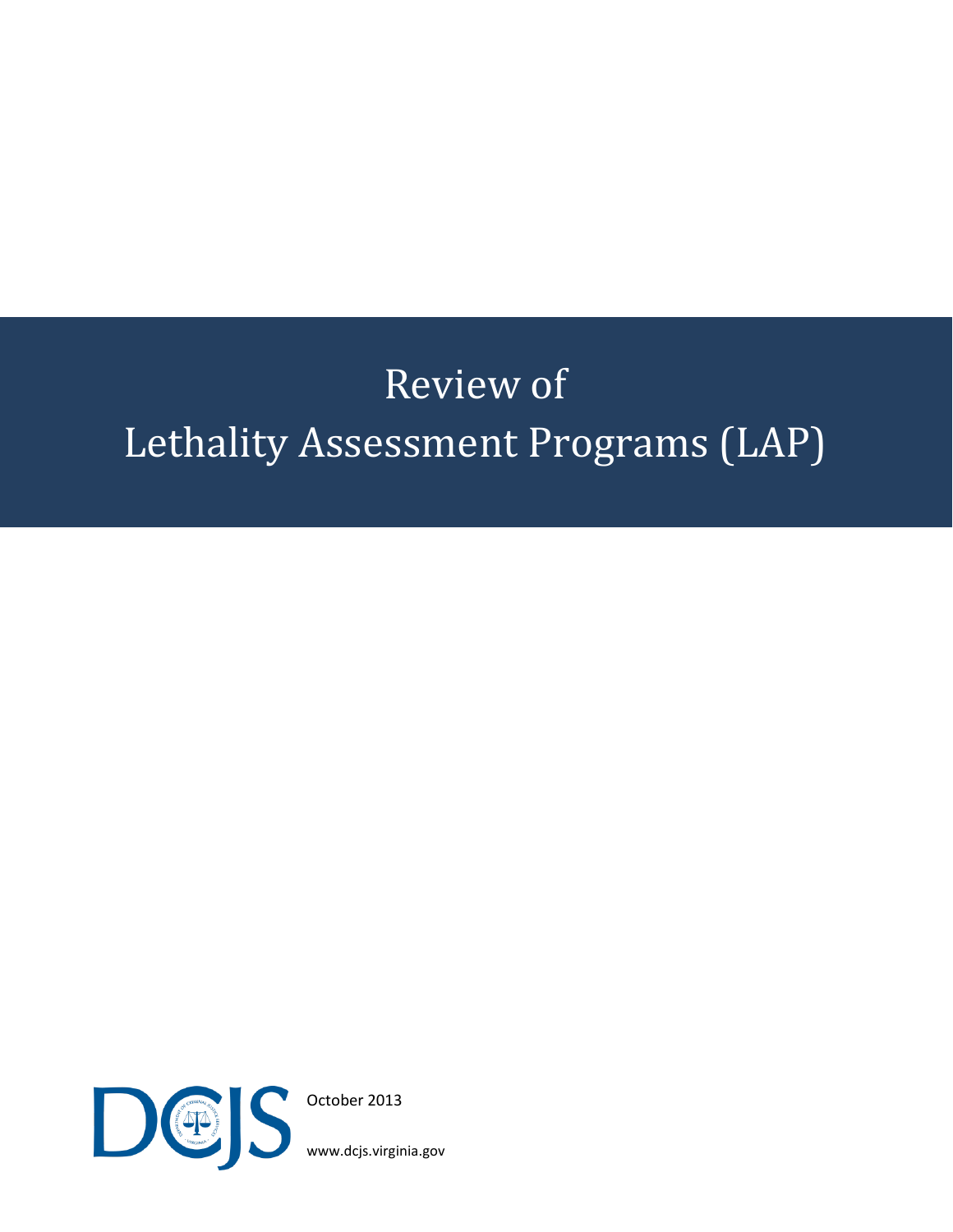### **Review of Lethality Assessment Programs (LAP)**

Item 393 #4c of the 2013 Budget Bill directed DCJS to *"review the experience of other states in establishing lethality assessment programs to train law enforcement officers in responding to situations involving domestic violence and potential deadly threats. The review shall include an assessment of the costs and benefits of establishing a program in Virginia and potential first steps which could be taken by the department within existing resources. Copies of the review shall be provided to the Secretary of Public Safety and the Chairmen of the Senate Finance and House Appropriations Committees by October 1, 2013."* 

This report describes what comprises a lethality assessment program (LAP), the goals of the program and how it works. It discusses the experiences of states and localities that have lethality assessment programs in operation, and in particular, what it takes to prepare for implementation of such a program. The report also lists some of the ways that implementation of a lethality assessment program would benefit Virginia as well as some of the costs that such an effort would incur. Finally, it discusses the recommended first steps to implementing a lethality assessment program within existing or with minimal resources.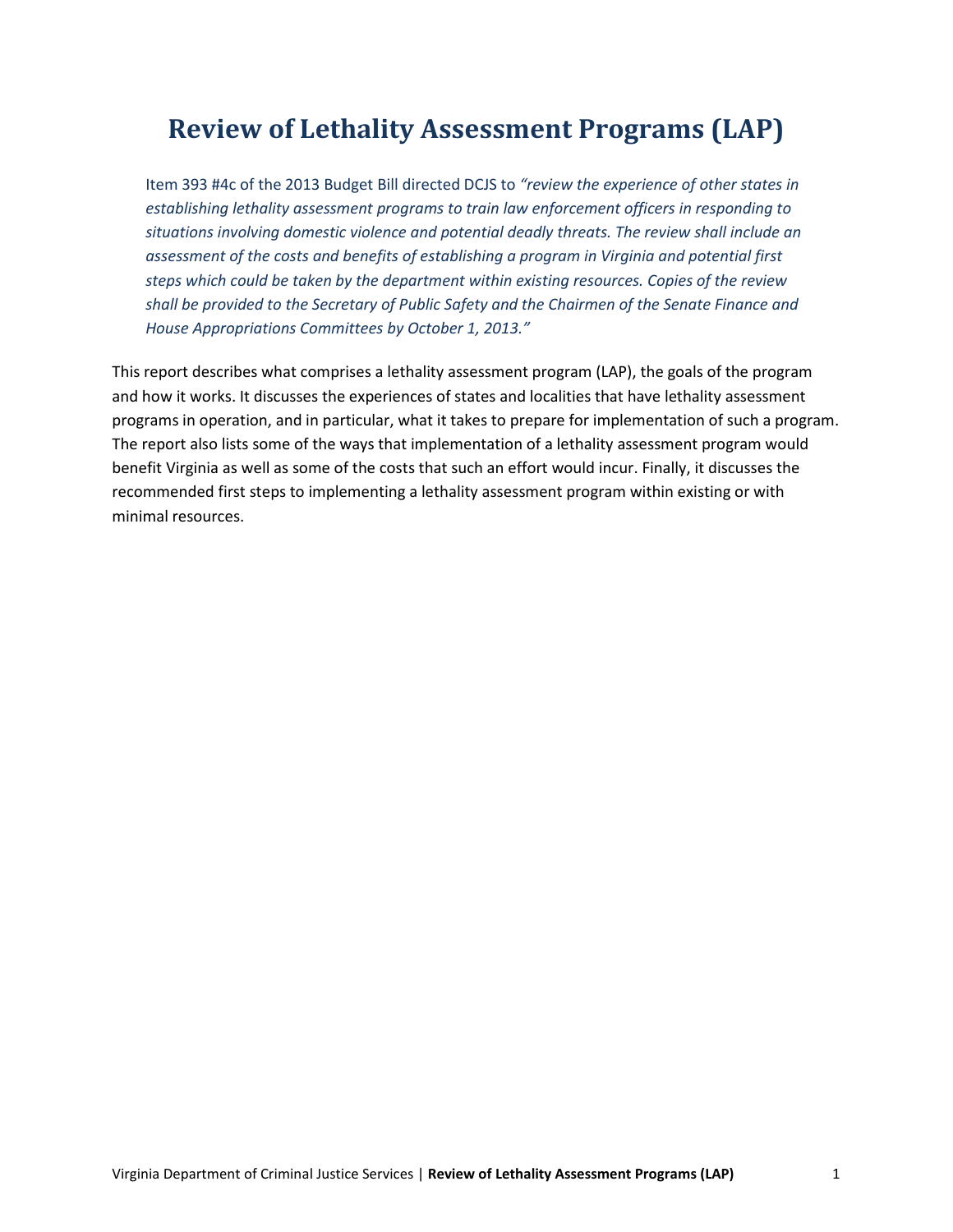## Description and background

Lethality assessments are risk assessment tools that were developed to provide law enforcement and other first responders with a simple and consistent method to measure the level of danger that a victim of intimate partner domestic violence is in given their current situation. The tool consists of a standard set of questions that are asked of the victim in a specific order; the responses that the victim provides to those questions help indicate the level of danger. It is important to note that these assessments are only one of many tools used in domestic violence (DV) intervention and that a "lower risk" score on the assessment questions does not necessarily mean that the victim is not in serious danger.

#### **Danger Assessment**

Field-based lethality assessment instruments, such as the types used by law enforcement and other first responders, were developed from similar tools called danger assessments.

In the mid 1980s, Dr. Jacquelyn Campbell of the Johns Hopkins University School of Nursing developed an assessment tool, now widely known as the Danger Assessment, through her research and advocacy in domestic violence and intimate partner violence (IPV)<sup>[1](#page-2-0)</sup>. The Danger Assessment is a validated risk assessment instrument that helps determine the level of danger that a woman has of being killed or seriously injured by her intimate partner<sup>[2](#page-2-1)</sup>. It is typically administered by an advocate who asks a victim of domestic violence questions to assess and score her level of risk and develop an appropriate safety plan. There are two parts to this tool: a 20-item scored assessment and a calendar.

The 20-item scored assessment uses a weighted system to score yes/no responses to risk factors associated with intimate partner homicide.<sup>[3](#page-2-2)</sup> Among the 20 risk factors measured is partner's employment status, gun ownership, drug use, alcoholism, if there were past threats of violence, stalking, and incidence of choking. The calendar portion asks the victim to use the calendar to note and track dates of abuse and severity of the abuse. *(A copy of the Danger Assessment tool can be viewed at [http://dangerassessment.org/uploads/pdf/DAEnglish2010.pdf.](http://dangerassessment.org/uploads/pdf/DAEnglish2010.pdf))*

#### **Lethality Assessment**

The most well-known and probably the most-used lethality assessment field tool is the one developed by the Maryland Network against Domestic Violence (MNADV) starting in 2003. Their tool, called the Lethality Screen for First Responders, uses Dr. Campbell's Danger Assessment as a model and also includes a protocol on actions to be taken based on what the assessment screen indicates regarding a

<span id="page-2-0"></span><sup>&</sup>lt;sup>1</sup> Jacquelyn Campbell. (n.d.). In Johns Hopkins School of Nursing Faculty Directory. Retrieved July 25, 2013 from<br>http://nursing.jhu.edu/faculty research/faculty/faculty-directory/community-publichealth/jacquelyn-campbell

<span id="page-2-1"></span><sup>&</sup>lt;sup>2</sup> What is the Danger Assessment? (n.d.). DangerAssessment.org Retrieved July 25, 2013 from [http://dangerassessment.org/About.aspx.](http://dangerassessment.org/About.aspx)

<span id="page-2-2"></span><sup>&</sup>lt;sup>3</sup> What is the Danger Assessment? (n.d.). *DangerAssessment.org* Retrieved July 25, 2013 from [http://dangerassessment.org/About.aspx.](http://dangerassessment.org/About.aspx)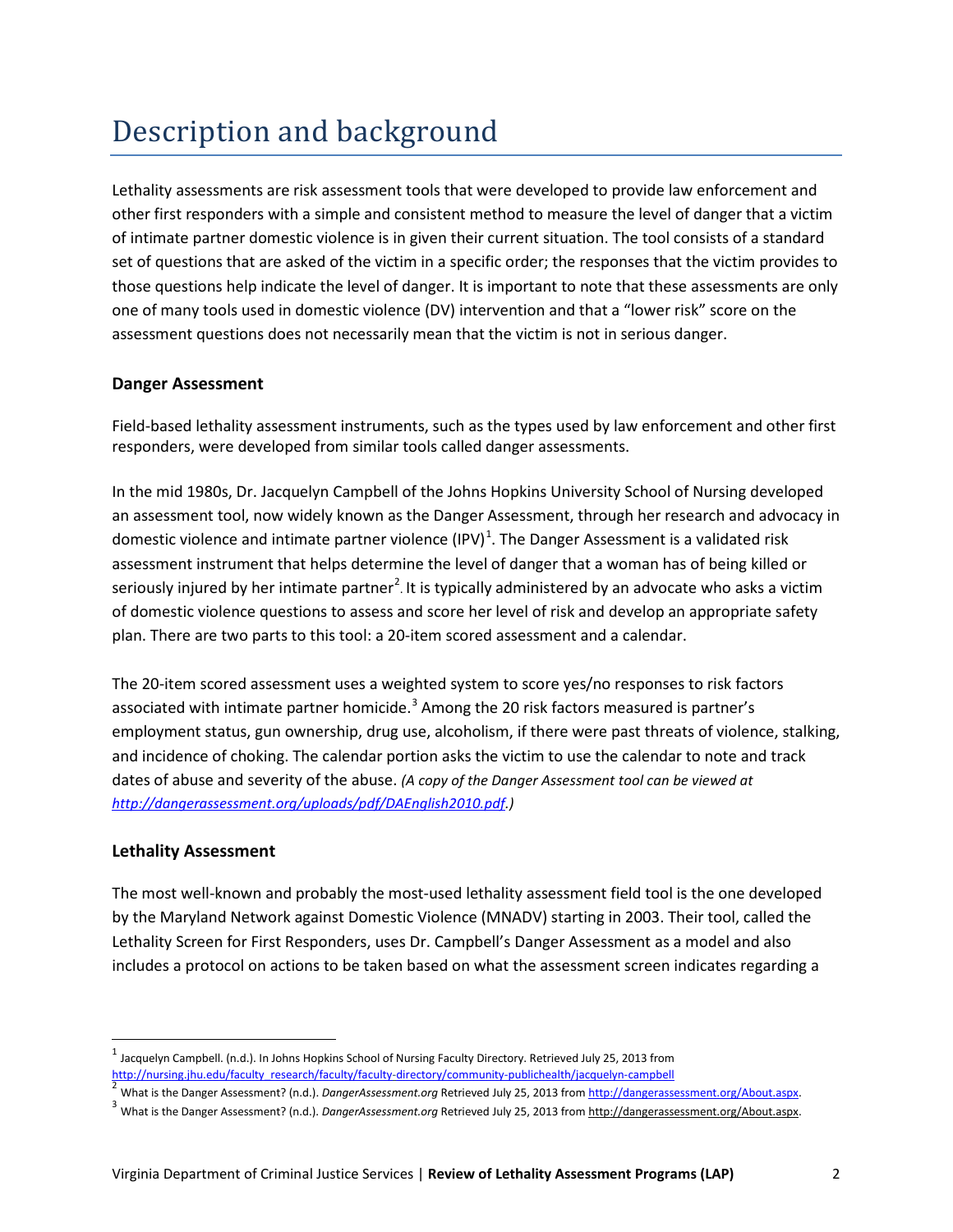victim's level of risk.<sup>[4](#page-3-0)</sup> This evidence-based field screening tool is part of the protocol that makes up Maryland's model Lethality Assessment Program.

#### **Maryland's model Lethality Assessment Program**

Maryland's Lethality Assessment Program (LAP) consists of the lethality screen used in combination with an accompanying field protocol. The lethality screen is typically initiated by law enforcement at the scene of an intimate partner domestic violence call-for-service, but can also be initiated by other first responders such as hospital staff and other practitioners who come into contact with victims of domestic violence during the course of their primary work. *(A copy of the questions currently used in the MD LAP is attached at the end of this report.)*

When victims screen in on the lethality screen at a level of high danger, the officer or other first responder contacts the partnering 24-hour domestic violence hotline to speak with a counselor. The purpose of the phone call is to do immediate safety planning and try to have the victim enter services. The victim is encouraged to speak with the counselor but is not required to do so. If the victim does speak with the counselor, they will be encouraged to seek services from the domestic violence program. Once a victim enters services, an advocate will conduct the more detailed Danger Assessment and will develop a detailed safety plan based on the victim's specific circumstances. Research indicates that victims who are immediately connected with services are at a reduced risk of DV-related homicide, serious assault and repeat victimization.<sup>[5](#page-3-1)</sup> Among victims of DV-related homicide, only 4% had ever accessed DV services.[6](#page-3-2)

The success of the Maryland model LAP is apparent in the numbers – Maryland had a 34% drop in intimate partner DV homicides between July 200[7](#page-3-3) and June 2012.<sup>7</sup> This program is now being used by hundreds of jurisdictions in 32 states and has also been recognized as a 2008 Top 50 Program of the Ash Institute's Innovations in American Government Awards Program at Harvard University, received the 2010 Celebrating Solutions award from the Mary Byron Project, and the 2011 Partnership for a Safer Maryland award.<sup>[8](#page-3-4)</sup>

#### *Goal of the program*

The goal of the LAP is to prevent domestic violence homicides, serious injury, and re-assault by encouraging more victims to use the support and shelter services of domestic violence programs.<sup>[9](#page-3-5)</sup>

#### *How it works*

The LAP is an easy-to-use protocol that identifies victims of domestic violence who are at the greatest risk of being killed by their intimate partners and immediately connects them to the domestic violence

<span id="page-3-0"></span> <sup>4</sup> Law Enforcement. (n.d.). *DangerAssessment.org* Retrieved July 25, 2013 from [http://dangerassessment.org/About.aspx.](http://dangerassessment.org/About.aspx)

<span id="page-3-1"></span><sup>5</sup> (October 23, 2012). Lt. Governor Brown Announces Domestic Violence Program Adopted by Prince George's Law Enforcement. *Office of Lt. Governor Anthony G. Brown*. Retrieved May 16, 2013 fro[m http://www.governor.maryland.gov/ltgovernor/pressreleases/121023.asp](http://www.governor.maryland.gov/ltgovernor/pressreleases/121023.asp)

<span id="page-3-3"></span>

<span id="page-3-2"></span><sup>&</sup>lt;sup>6</sup> 2011. *Lethality Assessment*. Lethality Assessment Program for First Responders. Curriculum for Service Providers. MNADV.<br><sup>7</sup> How is the LAP Making an Impact in Maryland? *LAP: Maryland.* Retrieved August 8, 2013 from

<span id="page-3-5"></span><span id="page-3-4"></span><sup>&</sup>lt;sup>9</sup> (October 23, 2012). Lt. Governor Brown Announces Domestic Violence Program Adopted by Prince George's Law Enforcement. Office of Lt. *Governor Anthony G. Brown*. Retrieved May 16, 2013 fro[m http://www.governor.maryland.gov/ltgovernor/pressreleases/121023.asp](http://www.governor.maryland.gov/ltgovernor/pressreleases/121023.asp)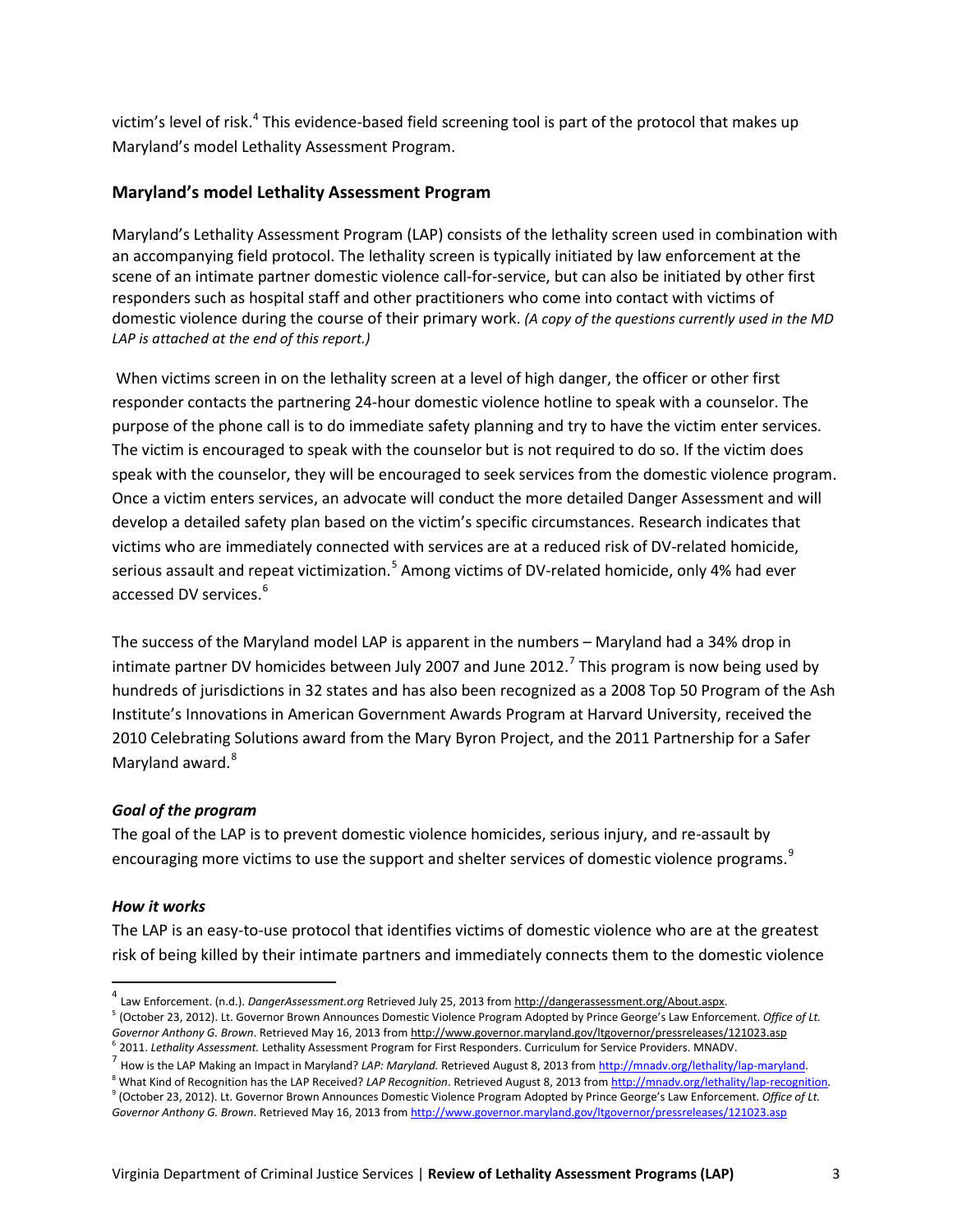service provider in their area. It features a short, 11-question lethality screening tool and an accompanying response and referral protocol.<sup>[10](#page-4-0)</sup>

*The protocol starts when a trained officer arrives at the scene of an intimate partner domestic violence call (or other first responder believes a victim of abuse may be in danger) and assesses the victim's situation. If the officer or first responder believes the victim is in danger of serious injury or death, knows that this victim has had a previous domestic violence call, or if they are not sure of the victim's risk, they will ask the victim to answer a series of questions (known as the Lethality Screen for First Responders). If the victim's responses to the questions indicate an increased risk for homicide, the officer (or first responder) will call the partnering 24-hour DV hotline to seek advice on making a safety plan for the victim and will encourages the victim to speak directly with the DV counselor. The victim is under no obligation to speak with the counselor and is free to decline; however, the officer/first responder will discuss the situation with the counselor and advise the victim based on that discussion.*

*When the victim chooses not to speak with the DV counselor or did not respond to the lethality screen questions, the officer/first responder will advise the victim of the danger involved in their situation and will tell victim about the warning signs of serious injury or death. S/he will also provide the victim with contact information for DV services and law enforcement, and may also follow up with victim through calls or visits.*

*When the victim screens in high danger and chooses to speak with the DV counselor, they may decide to immediately access program services or to take action at a later time. Officers/first responders may assist the victim by arranging or providing transportation to the program offices, assist the counselor with safety planning if asked, and may also follow up with the victim through calls or visits.[11](#page-4-1)*

Law enforcement officers and other first responders trained in LAP often use a "reference card" which outlines each of the steps in the LAP protocol, such as when to initiate a lethality assessment, how to conduct a lethality assessment, and the steps to take based on the victim's responses or refusal to respond. *(A copy of the protocol reference card can be found at the end of this report.)* 

<span id="page-4-0"></span><sup>&</sup>lt;sup>10</sup> The State of New Hampshire. Governor's Commission on Domestic and Sexual Violence. *Eighth Report of the Domestic Violence Fatality Review Committee*. *(June 2011)* Russell, Timothy. *The State of New Hampshire Domestic Violence Lethality Assessment Program (LAP)* (Page 20–22). Retrieved August 26, 2013 from http://doj.nh.gov/criminal/victim-assistance/documents/domestic-violence-report-2011.pdf.<br><sup>11</sup> What is the LAP? What is LAP? Retrieved August 1, 2013 from http://mnadv.org/lethality/w

<span id="page-4-1"></span>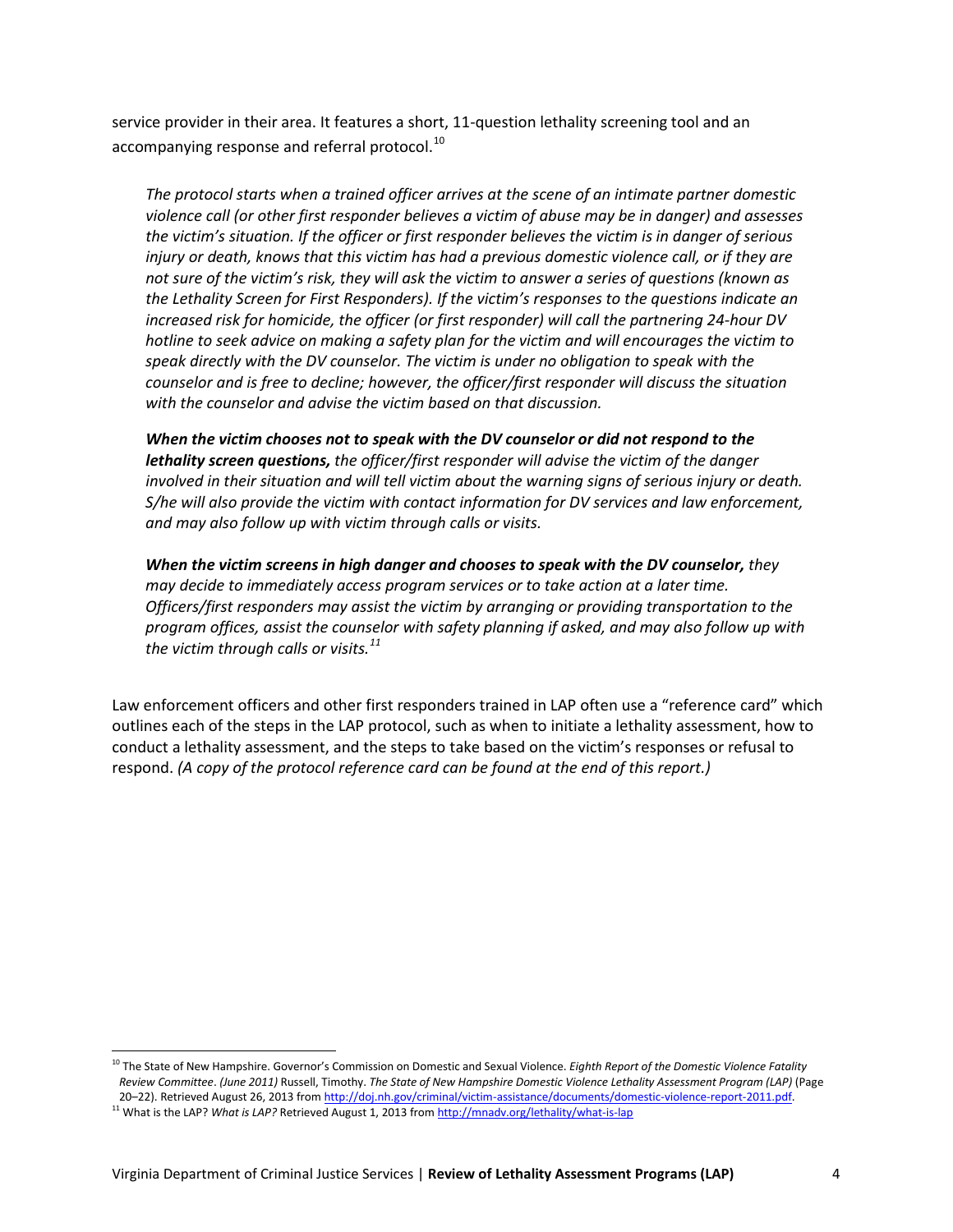### Experiences of other states and localities

We contacted 10 states and localities that have implemented lethality assessment programs and asked them to describe their experiences. We received responses from all but two. In the case of Norfolk, Virginia, we met with the prosecutor and law enforcement personnel that oversee that program to learn how they started their program and how it is proceeding so far. The states and localities providing responses were:

**Connecticut —** This statewide program was implemented in September 2012 with eight DV agencies and 14 law enforcement agencies and has now expanded to 11 DV and 29 law enforcement agencies.

**Delaware —** A statewide program was implemented in November 2010. All police agencies in Delaware utilize the LAP in partnership with the two 24-hour Domestic Violence Hotline/Shelters. The program was piloted by the Delaware State Police for approximately one year prior to statewide implementation.

**Indiana —** Implemented in May 2009, this regional program includes 19 law enforcement agencies and 6 DV agencies from 6 Indiana counties.

**Massachusetts–Plymouth Co. —** This local, county-wide program was modeled after both LAP and High Risk Team approaches. The lethality assessment program was implemented in 2010, and then in 2012, Safety First was added to the LAP to combine the two approaches countywide.

**Missouri–Jackson Co. —** This county-wide program began in June 2009 and involves five police departments (including the Kansas City Police Department) and three DV programs, partnered by location.

**Oklahoma —** Six Oklahoma police departments and their collaborating DV advocacy agency participated in the Oklahoma lethality assessment study. This study was funded by the National Institute for Justice (NIJ) to evaluate the use of the lethality assessment intervention protocol as compared with standard operating procedures. The study period was January 2009–2013; the first few months of 2009 were spent training the police for the study and the intervention.

**Vermont–Rutland Co. —** This regional program was implemented in late 2012/early 2013 and involves five police departments and the county DV agency and shelter.

**Virginia–Norfolk —** This program was implemented in fall 2012 as a partnership between the city police department, local DV agency and prosecutor's office. Norfolk trainers have also trained law enforcement and DV agencies in neighboring jurisdictions.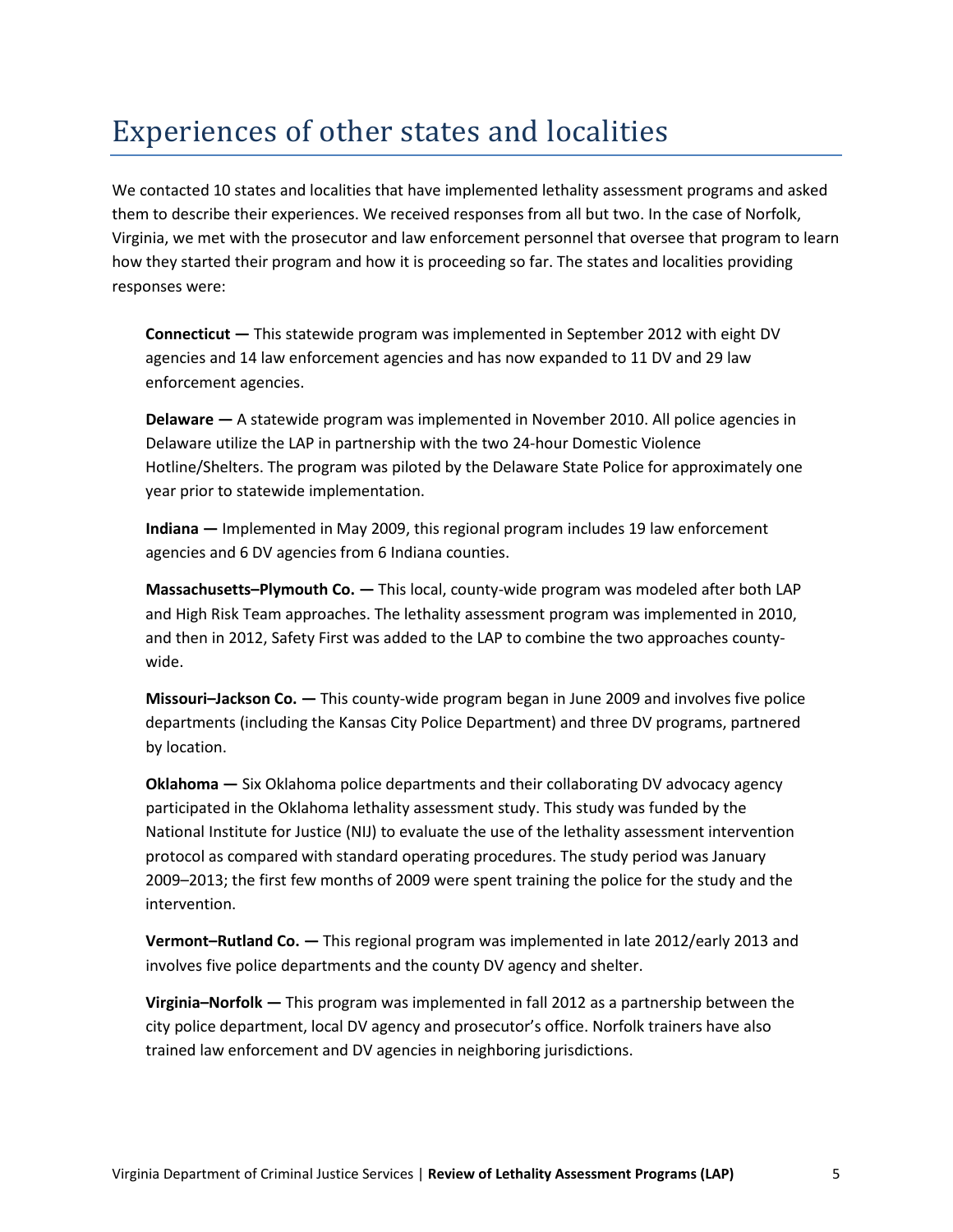Based on the information received from the states/localities above which have implemented LAPs, the following section identifies some of the major challenges that should be considered in developing an LAP, and some of the lessons learned from their experiences with LAPs.

#### **Buy-in and pre-implementation**

Preparing for implementation of a lethality assessment program typically begins three months to a year before first responders and advocates are trained. Much of this time is spent meeting with leaders of the potential partner agencies to explain the program, its processes, its goals and its potential outcomes.

#### *Buy-in*

For a program to be successful, it is critical that all of the administrative leaders are fully on board. This was seen as key for a program's continued success in a community. In those communities where partners already had a history of collaboration and a framework was in place, buy-in was achieved more quickly. Several programs noted that if a potential partner is not fully committed to the program, it is best to leave them out of the initial implementation then bring them in when they are fully committed. The success of a program helps to sell it to other agencies and localities.

Buy-in from the DV agencies and advocates does not pose a problem, however, it is apparent from the program's responses that achieving full buy-in from law enforcement agencies can present some challenges. Selling the program to law enforcement leadership is often a very different process than selling it to line officers and first-line supervisors. Many reported that a General Order/Chief's Directive was helpful in ensuring that line officers and first-line supervisors followed the protocol. Once the project is implemented in a community and positive results are seen, buy-in is adapted quickly.

Achieving buy-in from state/community leaders and law enforcement administration was helped by the following:

- Sharing information about the overall success of Maryland's model LAP program and survivor statements about why the LAP screen is important.
- Conducting a community safety assessment was helpful in one community to establish the need for LAP.
- Providing data to show the program's effectiveness in communities with LAP (fewer DV-related homicides, fewer repeat calls, more victim cooperation) and that the program's protocol is not timeconsuming for officers at the scene of a domestic incident.
- Legislative studies to inform the state legislature about the lethality assessment process and its success in other communities.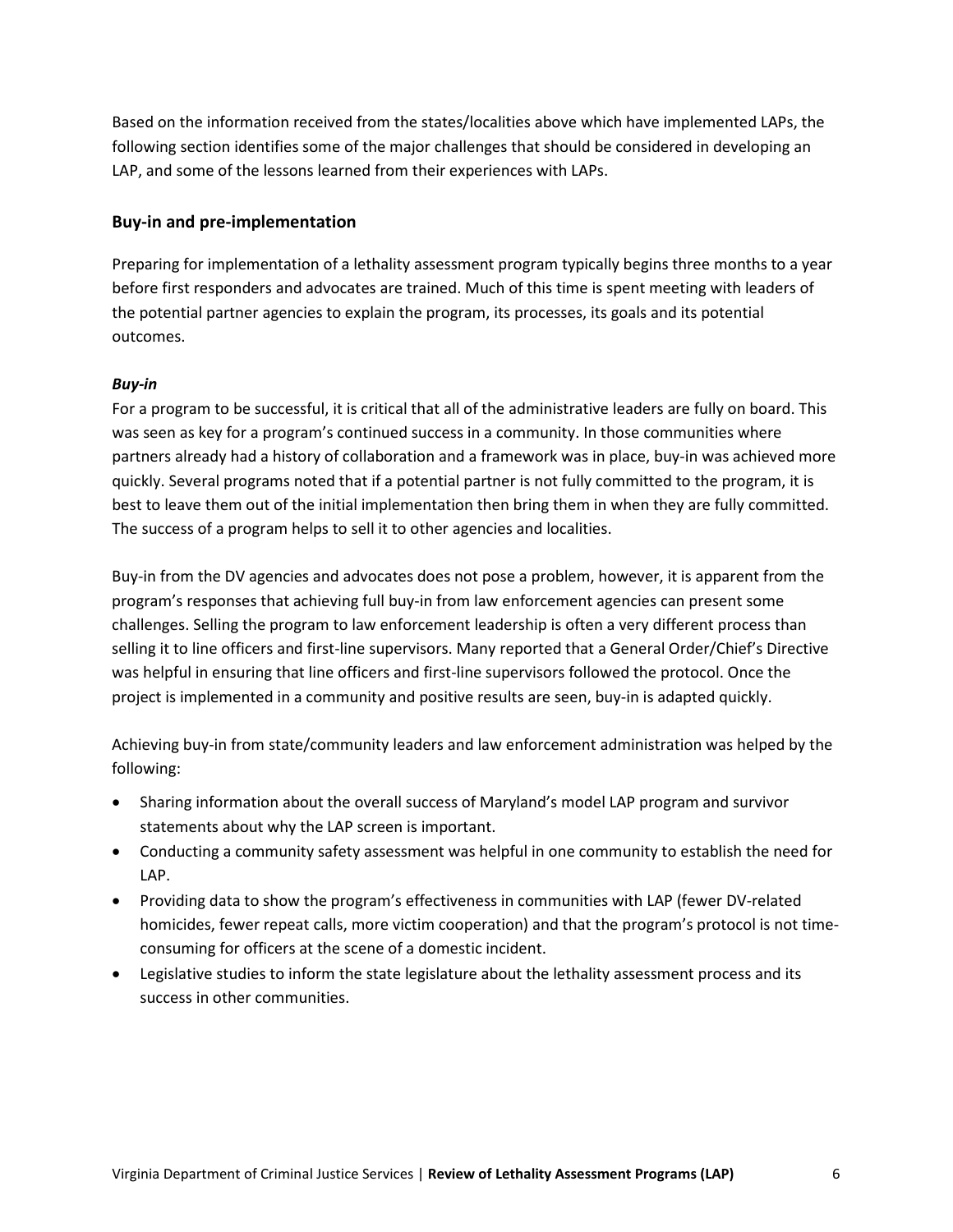Getting buy-in from line officers and the rotation of officers to new posts presented significant challenges. This was addressed in various ways:

- News conferences about the program which included law enforcement leadership.
- Educating line officers and their supervisors on how the program will help them (fewer repeat DV calls, more cooperative victims, following the protocol is not time consuming).
- Training all officers in the lethality assessment protocol.
- Having officers experienced in the program tell other officers that the program works (rather than having researchers or advocates tell them this).

#### *Pre-implementation*

After buy-in is achieved, the pre-implementation phase of the program begins. Many programs identified one or more program coordinators from the partnering agencies to organize and begin the pre-implementation phase. There was agreement from the programs that this phase requires the most intensive work: collecting and organizing program materials, conducting meetings with partnering agencies, continuing to work on buy-in from other community/agency leaders, planning how the protocol will work internally and among the program partners, how lethality assessment forms will be used, and how data will be tracked. After implementation of the program, the coordinator's time investment is greatly reduced.

Once a general plan is in place for how the process will work, partnering agencies should develop agreements (MOUs) so that everyone understands their roles and responsibilities. MOUs are sometimes outlined in the early stages of the pre-implementation phase then made more detailed and finalized after the train-the-trainer sessions. Many programs also issued a Chief's Order at this phase to let line officers and supervisors know that this is now a mandated protocol in how the department responds to DV calls.

Identifying who should attend the train-the-trainer training is considered part of the preimplementation phase. It is important to find the right people since they will be training line officers and DV advocates and will generally help to promote the program.

One program also discussed gaining support from local government by presenting before their city council on the LAP's benefits to the community and gaining support from local foundations for funding the coordination of LAP and the support services provided by the local DV programs. Another program implemented a one-year pilot phase before taking the program state-wide. This began with consultation with the Maryland Network Against Domestic Violence (MNADV) and collaboration with the hotline/shelter programs. Within 2–3 months the results from the pilot were presented to the statewide police chiefs' council and immediate agreement to accept LAP was obtained. In this case the time spent preparing for full implementation was approximately two years.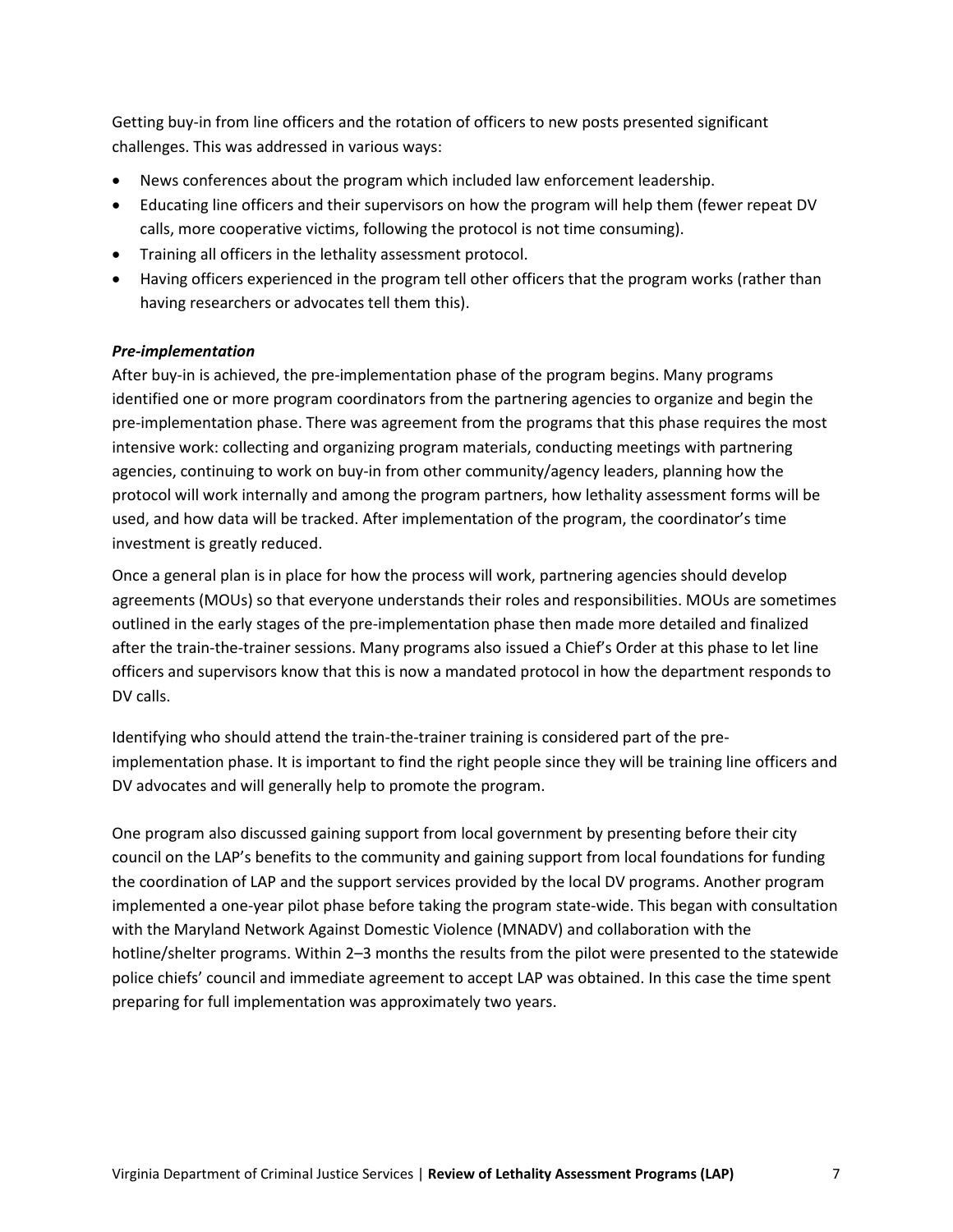#### **Training**

Programs used a train-the-trainer approach to train officers, advocates and others in the steps and processes that make up the lethality assessment program. Most reported this training was provided by MNADV, and that the training is simple and straightforward; it does not require a great deal of staff time to be trained. It was typically reported that the train-the-trainer course takes about a half day to a day to complete. MNADV reports that the curriculum is currently under revision and will result in a fourhour train-the-trainer session. Those being trained as trainers learn about the full program and its processes/protocols on both the law enforcement side and the domestic violence advocate side. Training line staff in how to manage their part of the protocol takes about an hour for law enforcement officers and 1.5–2 hours for DV advocates.

Those trained to be trainers were often supervisors/managers, head of a DV unit, sergeants or field training officers, or administrators (chief operating officers, shelter directors) from the local DV agencies. Typically at least one person from each partner agency was selected to become a trainer. In DE's state-wide approach, all police chiefs were offered the opportunity to send a representative from their respective agencies to be trained on the program and take that information back to their agency personnel.

All lethality assessment programs train law enforcement and DV advocates in the LAP protocols. Some localities trained *all* sworn law enforcement in the LAP and some trained all advocates who might answer a "hotline" call. Some programs also train prosecutors, 911 dispatchers, magistrates, and medical personnel (ER, EMTs, SANE nurse). Training all officers and advocates in a locality typically occurred over a 1–3 month period, however this may vary depending on the size of the law enforcement agency and how the training sessions are scheduled.

After the trainers were trained, some met as a team to organize the next steps and decide how the protocol would work specifically in their localities and among each of the principal agencies. To ensure that line officers and advocates were following the proper procedures, some teams kept in contact by offering frequent refresher trainings (some in roll-call), progress emails, meetings, and updates.

#### **Implementation**

Once buy-in is achieved and partner agencies have agreed upon who will perform which functions and how paperwork is handled/cases are documented and tracked, implementation is very simple. As far as direct operation of the program, most reported no significant extra resources were needed. However, it was recommended that all partner agencies should have an agreed-upon SOP and/or MOU in place to ensure that all necessary tasks are being managed and that everyone understands their role.

For law enforcement agencies, this often included a General Order or Chief's Directive to line supervisors and staff. There were reports of some early missteps where lethality assessments were not conducted at an appropriate DV call, but with supervision and oversight these issues were quickly ironed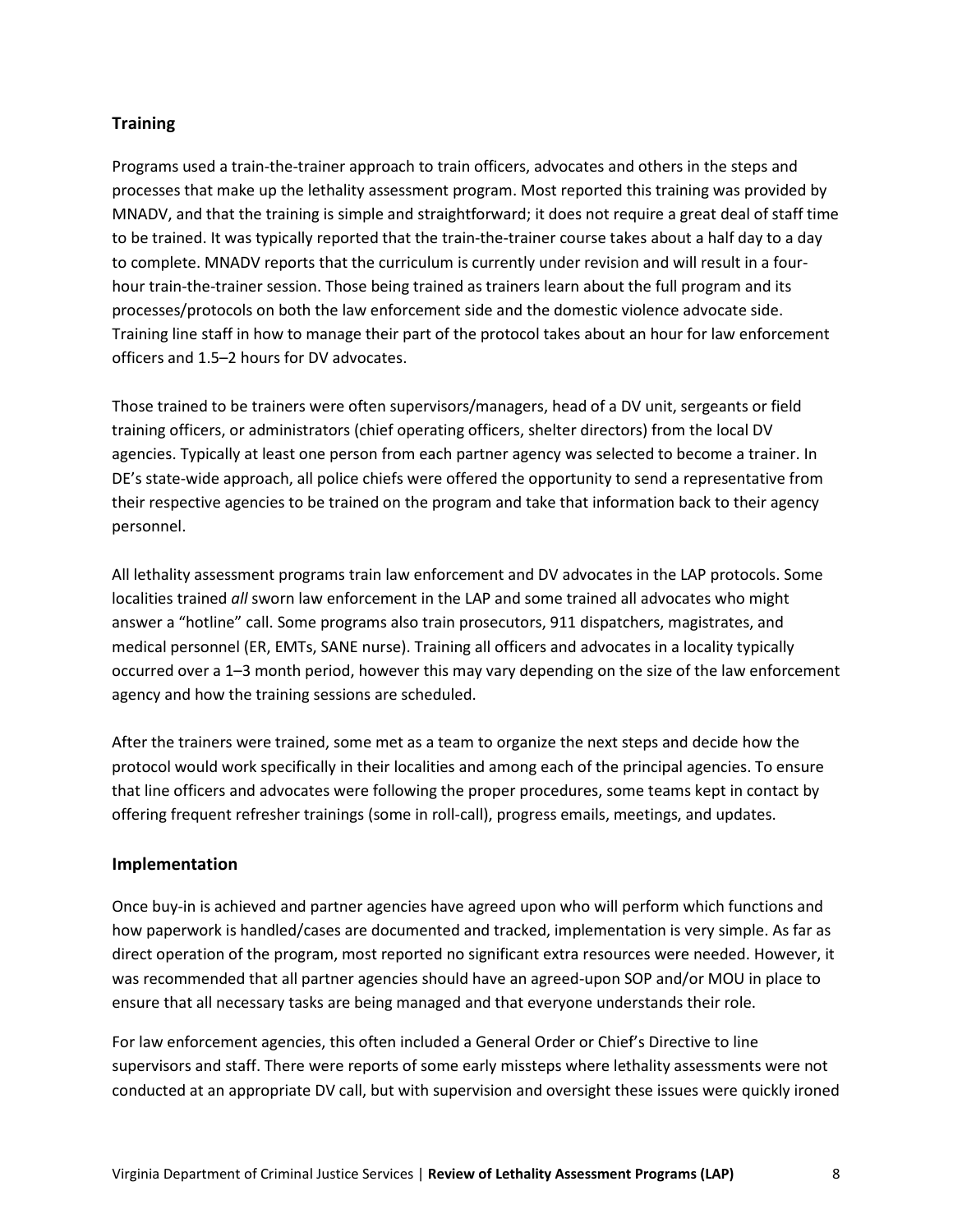out. It was also reported that after officers find that use of lethality assessments were not overly timeconsuming and that it increased victim cooperation and reduced repeat DV calls, they were able to make it a routine part of their response to DV calls for service. This adjustment period lasted a few months for some agencies, for others up to a year. In Norfolk, it was reported that most officers will perform about one lethality assessment per month. The process takes about 15 minutes with the victim (30 minutes including paperwork).

On the DV agency side, it is critically important to have a trained advocate answering the hotline 24/7. One program reported using a special telephone number for the lethality assessment program. There were a few occasions when officers did not know the special phone number so the program made extra efforts to ensure that all law enforcement officers were aware of any changes to hotline numbers. All programs expressed that regular communication between the domestic violence agencies and law enforcement agencies is critical to a successful program.

DV agencies in one program found it beneficial to provide a presentation on LAP to the other local DV programs. Although these programs did not answer the hotline, they recognized that LAP partner DV agencies would be referring survivors to the others' shelters and support services.

In DE's statewide program, they found the lack of one overhead agency with authority to enforce proper use of the LAP tool was problematic in getting the program fully implemented statewide. The program in Delaware was implemented through the Delaware State Police (DSP), however, DSP does not have the authority to enforce the LAP's use by other agencies. This created some difficulty in getting all agencies trained and in analyzing/enforcing the proper use. This problem is still being assessed.

#### *Staff resources*

The types of staffing resources required depend on the type of program being implemented. Regional and local programs often had a program coordinator at each partner agency. This person is typically responsible for communicating and coordinating with the other partner agencies and some were also program trainers. Other duties included providing training and technical assistance to the community partners, reviewing cases and forms to ensure that the program is operating as designed, tracking cases for which a lethality assessment was completed and seeing that the lethality assessment forms are forwarded to responsible agencies per agreed-upon processes, and gathering and evaluating program statistics.

Most programs reported that the coordinators devoted more time to the LAP in the preimplementation, training, and early implementation phase, but as the program became routine, their time dedicated to program operations dropped significantly. A coordinator in an established program reported that they typically spend between 4–8 hours a week on LAP-related tasks.

It is advised that the program coordinators be proactive and address issues quickly before they became problems. Regular communication between the DV agencies and law enforcement agencies is critical to a successful program.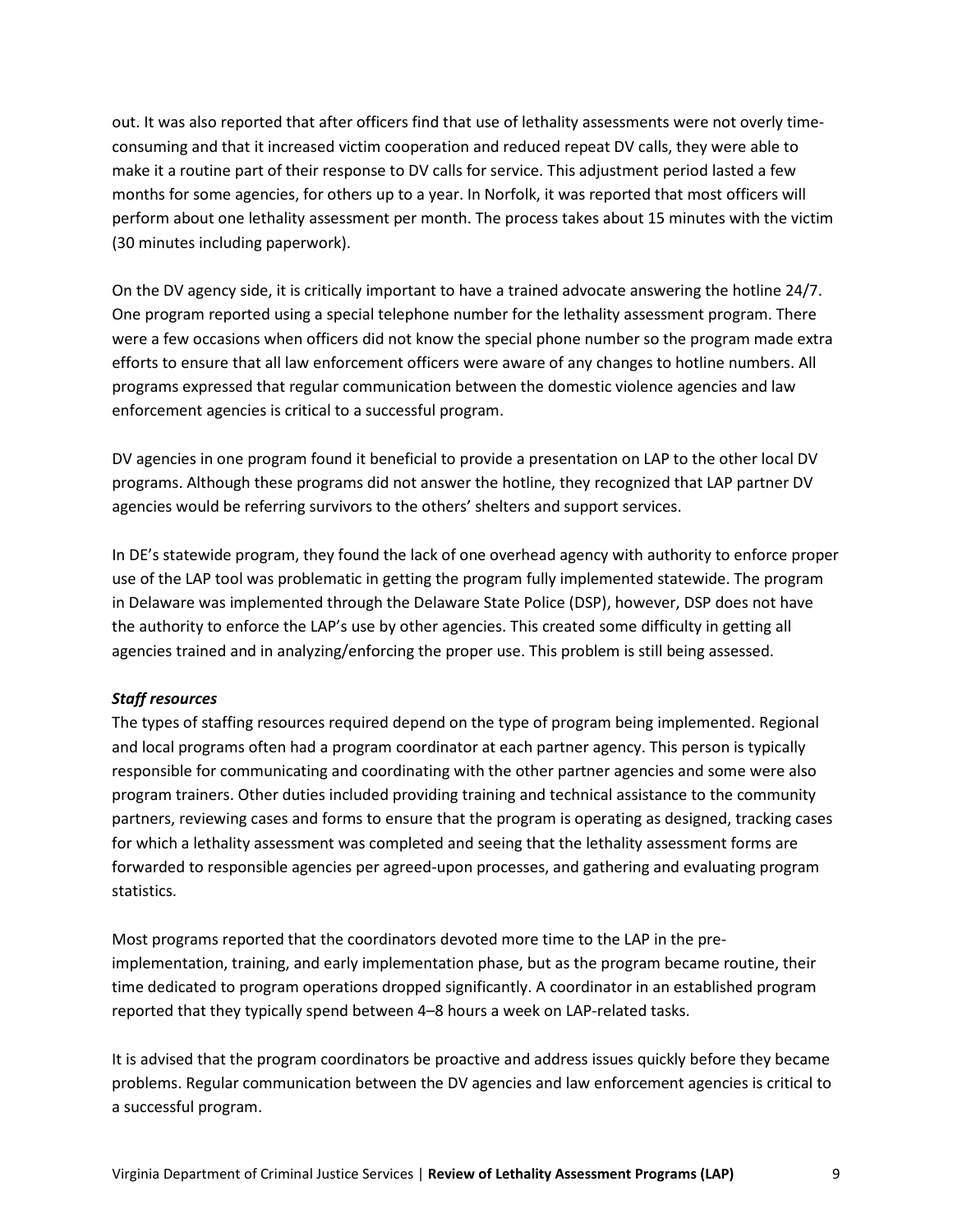The types of personnel designated as coordinators at the various programs were typically law enforcement captains, lieutenants, and detectives; domestic violence community educators; court advocates; directors of community services; and prosecutors.

State-level programs often required a designated program director and staff personnel to handle the police department and DV agency trainings in each county (in person and/or at a distance through webinars, certification courses) and a centralized data base to house all lethality assessments from the counties. Again, once the program was established it was estimated that a state-level coordinator would spend approximately 4–8 hours a week following up on technical assistance, data collection, meetings with coordinators, and presentations on the program. (Report writing was not included in this time estimate.)

One regional program said that they immediately found that their estimates of how many screens would be completed and how many requests for shelter they would receive were very low. The high number of referrals to the DV programs resulted in a shortage of bed space and the need to hire two additional advocates to help answer hotline calls, provide next day appointments and make follow up calls. After a capital campaign, they were able to increase the number o f beds to help accommodate the increased requests. (Like they said, "It takes time to do this right.")

#### **Program partners and other associates**

The Maryland model LAP requires commitment from all partner agencies. This, at minimum, involves law enforcement and domestic violence agencies. The programs we heard from discussed a number of different arrangements.

One program started as a partnership between the city's prosecutor's office, city police department and a local DV agency. This program has also trained neighboring jurisdictions upon request so that they can conduct their own LAP.

Another program started a regional program with eight domestic violence agencies and 14 police departments and has now expanded to 11 domestic violence agencies and 29 police departments. The police departments range in size from large urban departments to small suburban departments.

Another regional program was implemented on a local basis, a partnership between the local DV service program and the law enforcement agencies which serve its service area. However, it noted that, one community which involves a county sheriff's office and three police departments in its program has not yet convinced the fully-sworn university police department to participate, leaving a service gap of roughly 20,000 individuals in that county.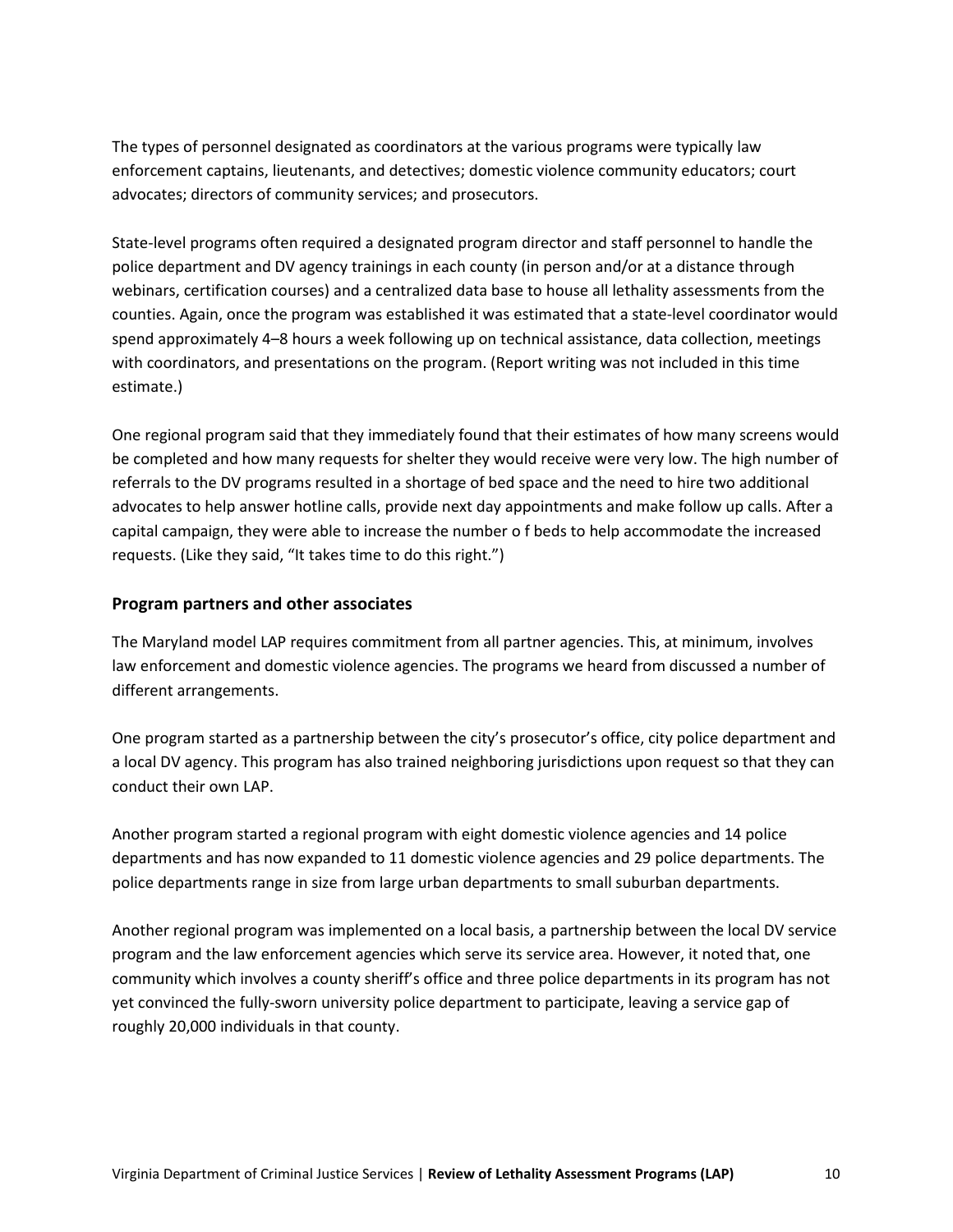A county-wide program includes 27 county police departments, the county sheriff's office, three community advocacy agencies, the county prosecutor's office, four probation/parole districts and the state's Parole Board.

#### **Program maintenance**

From all accounts, direct program maintenance is not a difficult or time consuming process because the LAP process is very simple and easy to use. Some of the tactics used by the programs to help maintain a well-run program and educate the public about the program's operations include:

- Occasional reminders to the line officers and their supervisors are helpful until use of the lethality assessment becomes part of their routine.
- Issue a General Order/Chief's Directive in law enforcement agencies that mandates officers to participate in the program.
- Maintain contact with line officers through frequent roll-call refresher trainings, progress emails, meetings and updates.
- Hold news conferences and present at conferences information about the program's outcomes (how many victims entered services, number of arrests, decreases in DV-related homicides, decreases in repeat calls). Include representatives from all of the partner agencies.
- Provide reports to local and state governments; meet with state-level law enforcement-related agencies and professional organizations to discuss how the program works and how it benefits communities.
- Enact legislation to include lethality assessment training in all law enforcement academy DV training curricula.

#### *Handling of lethality assessment forms*

Completed lethality assessment forms are handled differently by different programs. While they are typically shared by both the law enforcement and DV agencies, some also forward the forms to the prosecutor's office to assist with bond when an arrest is made. In programs with multiple law enforcement agencies participating, the individual agencies may have differences in how the forms are handled internally. Additionally, when an arrest is made, the form is available to defense attorneys through discovery.

One law enforcement agency also said that they scan the form and attach it to its case in their records management system so other agencies on their system have access to it as well. Another program reported that they use an electronic police report system to complete the lethality assessment form which can then be reviewed by supervisors to ensure proper use and be easily forwarded to other partner agencies.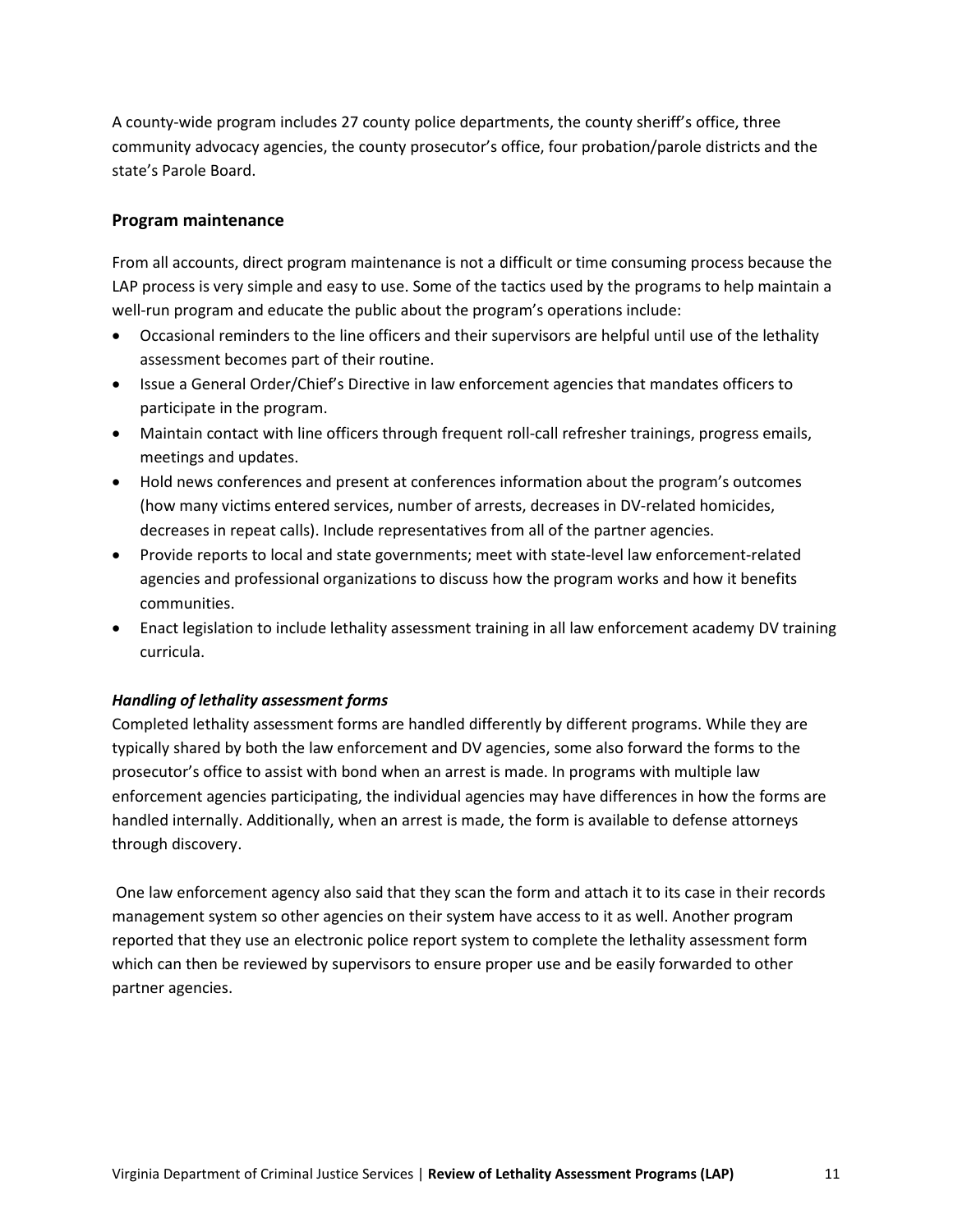#### **Outcomes, so far**

Maryland, considered the leader in its use of the Maryland model LAP, contributes at least some of its success in reducing domestic violence-related homicides to its widespread use of the LAP. Maryland showed a 34% drop in intimate partner DV homicides between July 2007 and June 20[12](#page-12-0)<sup>12</sup>.

Most of the programs contacted said that they track DV case information such as the number of DV calls-for-service to law enforcement, the number of such calls in which a lethality assessment was administered, the number of victims that were screened as high risk or not high risk, number of victims that refused to answer the assessment questions, the number of officers who called the DV hotline, the number of victims who spoke with a DV counselor, and the number of victims that entered services.

About half of the programs that responded to our questions are relatively new programs and don't yet have an analysis of the program's outcomes. Anecdotally, they do report seeing fewer DV-related repeat calls-for-service and more victims willing to cooperate and speak with DV counselors.

Statewide programs, such as Delaware, are still working on effectively tracking this information across all localities. They are continuing to work through the various issues involved in asking all law enforcement agencies to consistently administer the LAP and consistently report the statistics associated with the program.

As a NIJ study site, Oklahoma looked at specific outcomes such as whether the lethality assessment

- decreases death,
- decreases injuries,
- decreases calls to police for services, or
- increases victims seeking/receiving help and services in the state.

The study period concluded in January 2013 and the research group has not yet released its findings, however, a report is expected to be available in the near future.

Jackson County, Missouri reported that, since implementation of their program in June 2009 and through June 30 2013, there have been 8,969 lethality screens completed by the Kansas City Police Department. Of these, 72% of victims screened in high danger and, of those in high danger, about half spoke with a hotline counselor. They also noted that, prior to LAP, 2% of hotline callers reported police as their referral source. In 2012, LAP referrals accounted for 23% of the 1,616 hotline calls. Their partnering DV agency reported a 56% increase in the number of LAP-related hotline calls from 2010 to 2012.

<span id="page-12-0"></span> <sup>12</sup> How is the LAP Making an Impact in Maryland? *LAP: Maryland.* Retrieved August 8, 2013 fro[m http://mnadv.org/lethality/lap-maryland](http://mnadv.org/lethality/lap-maryland/)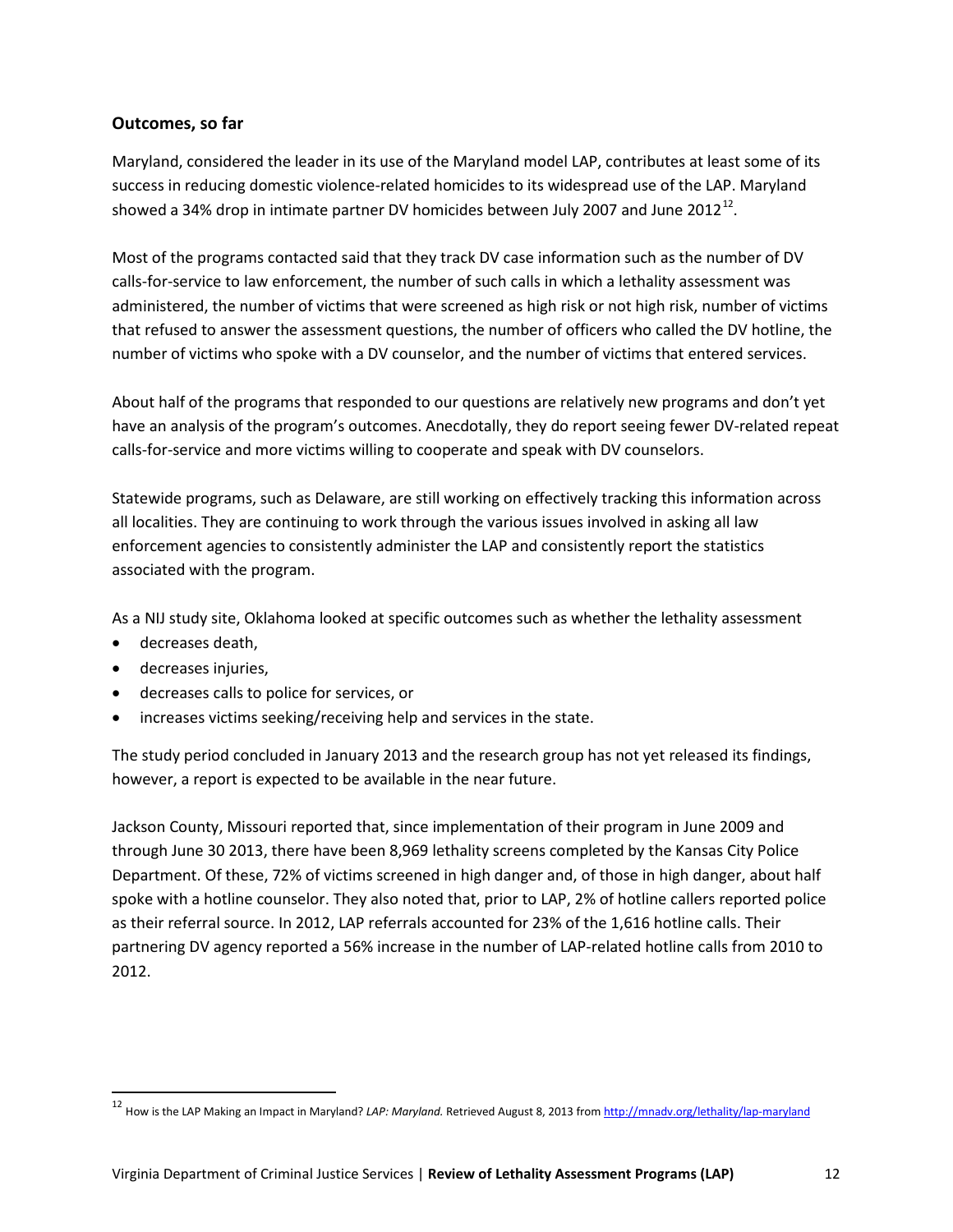## Potential benefits of establishing a lethality assessment program in Virginia

The programs we contacted identified numerous benefits from their LAP programs:

- Reduces DV-related homicides
- Fewer serious injuries associated with domestic violence
- Reduces repeat calls-for-service to the same residence in cases of domestic violence
- Increases victim safety by providing better and timelier service to victims in potentially lethal situations and extending needed domestic violence services
- Victims feel like they have support from the police and crisis services; they are provided with information to increase their safety and that of their children
- Allows for direct conversation with a victims advocate while a victim is in crisis, as opposed to just being given information that they may or may not use at a later time
- Increases collaboration/communication between police and DV counselors/advocates
- Improves collaboration and services provided by first responders, domestic violence programs and other professionals
- Strong partnerships develop between law enforcement and the DV agencies—many officers call DV advocates for guidance and direction even if the victim is not in high risk of danger
- Law enforcement officers get to know the local DV advocates by name and can personally refer victims to specific advocates in all types of cases—even when they are not high risk
- Serial batterers are identified due to records being shared between advocates and police
- Police officers are actively engaged in providing safety at the time of the DV incident—by working with/contacting the advocates they are able to assist with an immediate safety plan
- Law enforcement officers gain a greater understanding of the dangers women/children face and of the dangers they and other community members face with a DV perpetrator
- Increased calls to DV hotlines means brings more DV victims in seeking services
- In addition to screening for risk of danger, the screen is an extremely useful tool for safety planning
- The success of the LAP helped to demonstrate the need for DV program funding and local, state and private foundations have responded with sustained or increased funding
- Besides being the right thing to do, the LAP is good for law enforcement's image in the community

Other sources have found additional benefits in operating a lethality assessment program since it is an educational tool for victims and screeners and helps them to better understand and recognize the potential for danger. Additionally, the program empowers victims to take positive action to protect themselves by providing early planning, information and resources, and by providing critical safety planning assistance to high risk victims.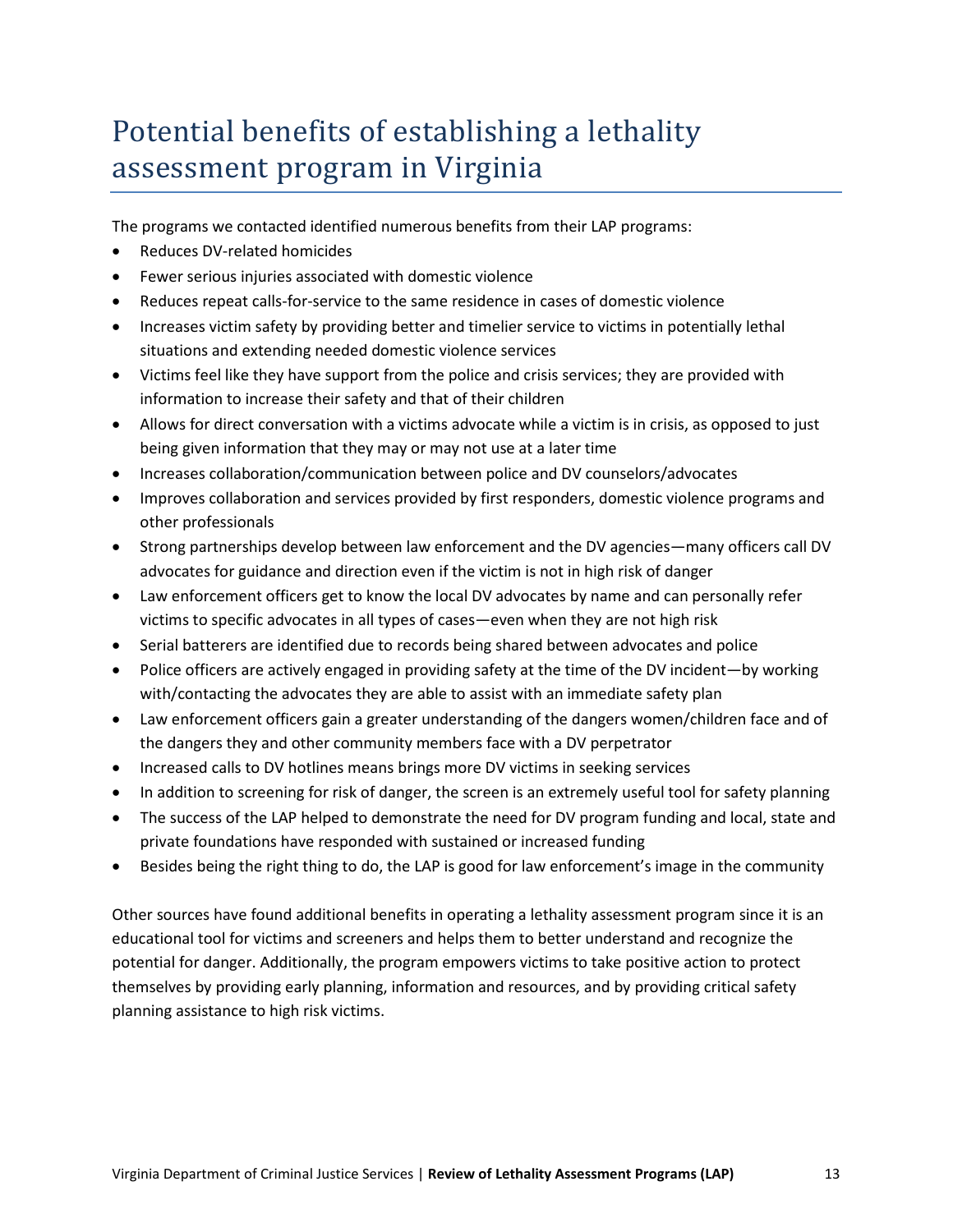*And from MNADV: An important by-product of the LAP has been improved partnerships and collaborations among law enforcement personnel, domestic violence programs, health care providers, the faith community, and allied professionals. New guidelines were created for hotline workers who speak to high risk victims and special protocols were developed for health care providers and the faith community. Best practices now include follow-up telephone and inperson visits to victims to provide support and encouragement to use program services, and the screening of victims in court prior to or following temporary protective order hearings. In the coming year, the MNADV will work with domestic violence programs to review their services to ensure that they are providing the most effective assistance to high risk victims. [13](#page-14-0)*

<span id="page-14-0"></span> <sup>13</sup> What is the LAP? *What is LAP?* Retrieved August 1, 2013 from *<http://mnadv.org/lethality/what-is-lap/>*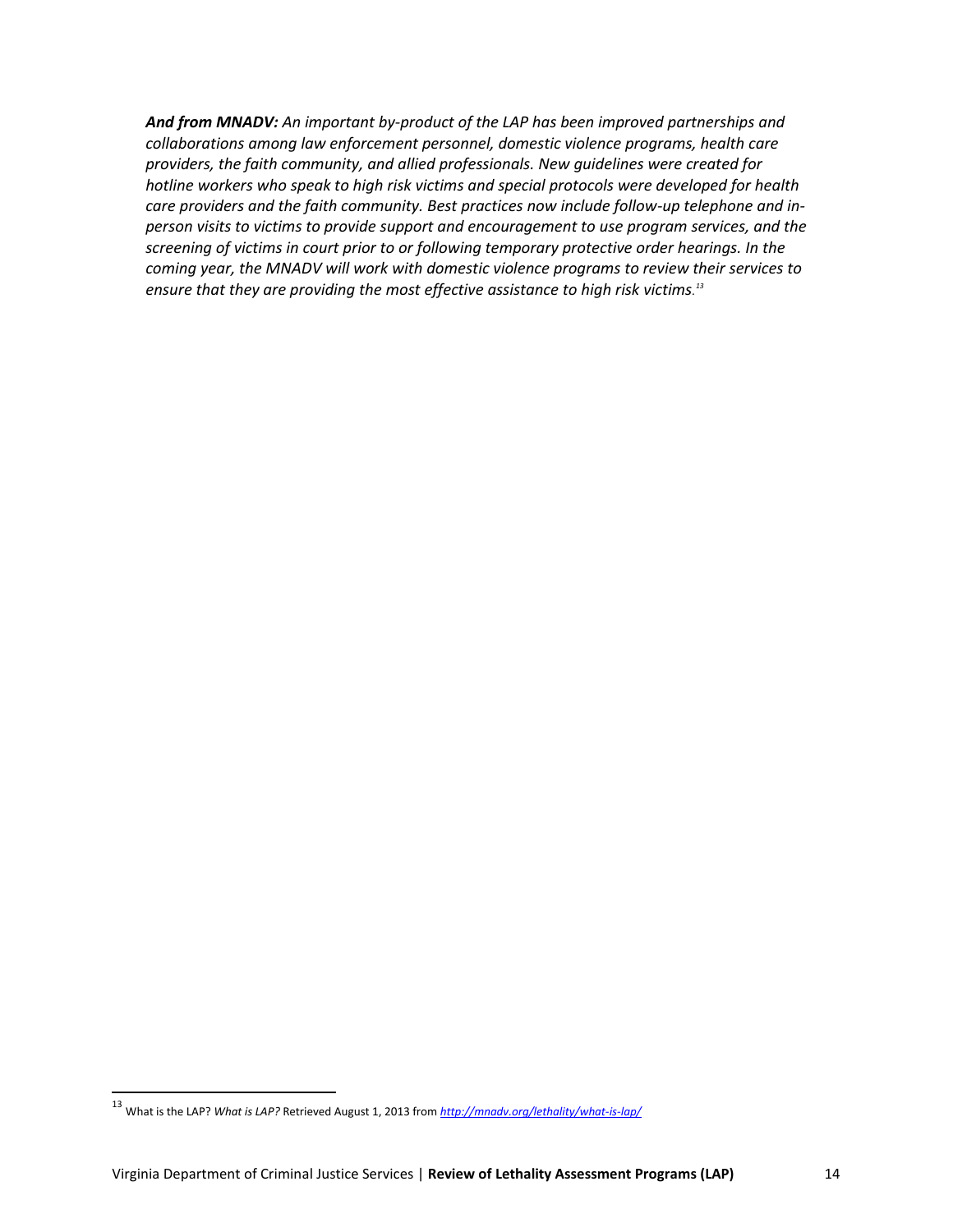### Potential costs of establishing a lethality assessment program in Virginia

The programs we contacted identified numerous costs related with their LAP programs:

#### **Cost of training**

- Train-the-trainer program from MNADV—some programs were able to secure grant funds for this training. Current training costs for a train-the-trainer session range from \$2,500–\$4,000. MNADV is open to negotiating their training fees to accommodate the specific training needs of a locality or region.
- Training officers, first responders, DV staff, and others in how to use the LAP protocol—these costs were reportedly fairly minimal, just the costs of training materials, training location and staff time (see below).
- Training materials—these costs are minimal and typically include copies of presentation and training materials, binders, training handouts, etc.
- Training location—location costs are minimal, sometimes free. Training was usually conducted in available rooms at a partnering agency's office or in another available community-based space.
- Staff time spent in training—these costs vary depending on who is being trained and how many staff is being trained. For those being trained as trainers, their initial training took approximately a day and then their time training others; for non-trainers, the time spent in training was typically 1–2 hours.

#### **Program maintenance costs**

- Program coordinator—this was not reported to be a full-time devoted position by most responding localities. Program coordinators' responsibilities were usually assigned to an existing officer or staff person (often a trainer) in each of the program's partner agencies. However, for a statewide program, it is recommended to have a full-time devoted position to manage statewide trainings, program coordination, technical assistance, and data tracking and analysis.
- Time spent conducting screenings and following protocol—each law enforcement officer takes a little bit longer on a call when s/he completes the screen and calls the advocate (estimated to take an extra 15–30 minutes). However, not all DV calls-for-service will result in a lethality assessment screen being conducted.
- Increased hotline calls, services and follow up for DV advocacy agency—depending on the level of increased demand due to the LAP, there may be need for hiring extra advocates and for funds to respond to an increased demand in services.
- Regarding increased workload for law enforcement and DV counselors, projections estimate that a city with a population of 100,000 will conduct between 240–400 lethality screens per year. Of these, a little over half (132–220 victims) will screen in high danger. Of the victims who screen in, 50–70%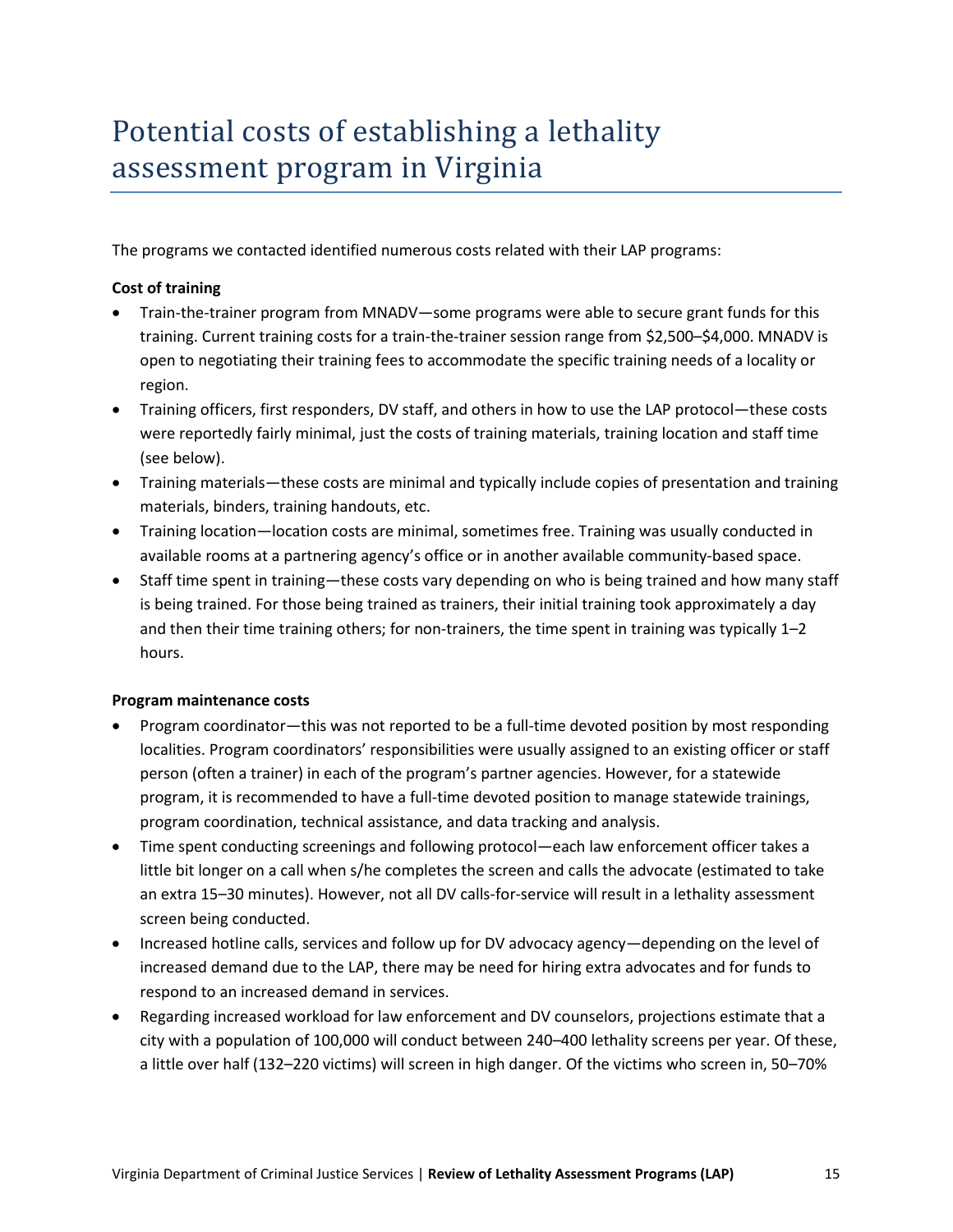(79–132) will speak with a DV hotline counselor and of those, 30–50% (32–53 victims) will enter services $^{14}$ .

- Lethality assessment forms—costs are typically minimal. Costs of making paper copies of the form, or IT costs for developing an online or electronic form.
- IT costs for maintenance of program website—some programs maintain a program website, this was not reported by all responding agencies.
- LAP protocol reference cards—costs for producing laminated, pocket-size cards with the LAP questions, protocol, and hotline numbers for all law enforcement officers/first responders.
- Staff time spent in meetings—some programs reported conducting regular meetings (usually quarterly or monthly) with program coordinators from all partnering agencies to review program's progress and problem solve. Others reported occasional refresher trainings for line officers and DV staff to discuss program results, adherence to protocols, and inform of any changes to protocols (for law enforcement these were often conducted as part of roll-call).

Program participants reported that any training and program-related costs were far outweighed by the benefits that the program has provided: lower DV-related homicide rates, fewer repeat calls, and more cooperation between law enforcement and DV advocates.

<span id="page-16-0"></span> <sup>14</sup> 2011. Projection estimates provided in *Lethality Assessment Program, The Maryland Model*. Train-the-trainer Curriculum for Law Enforcement and Domestic Violence Programs.MNADV.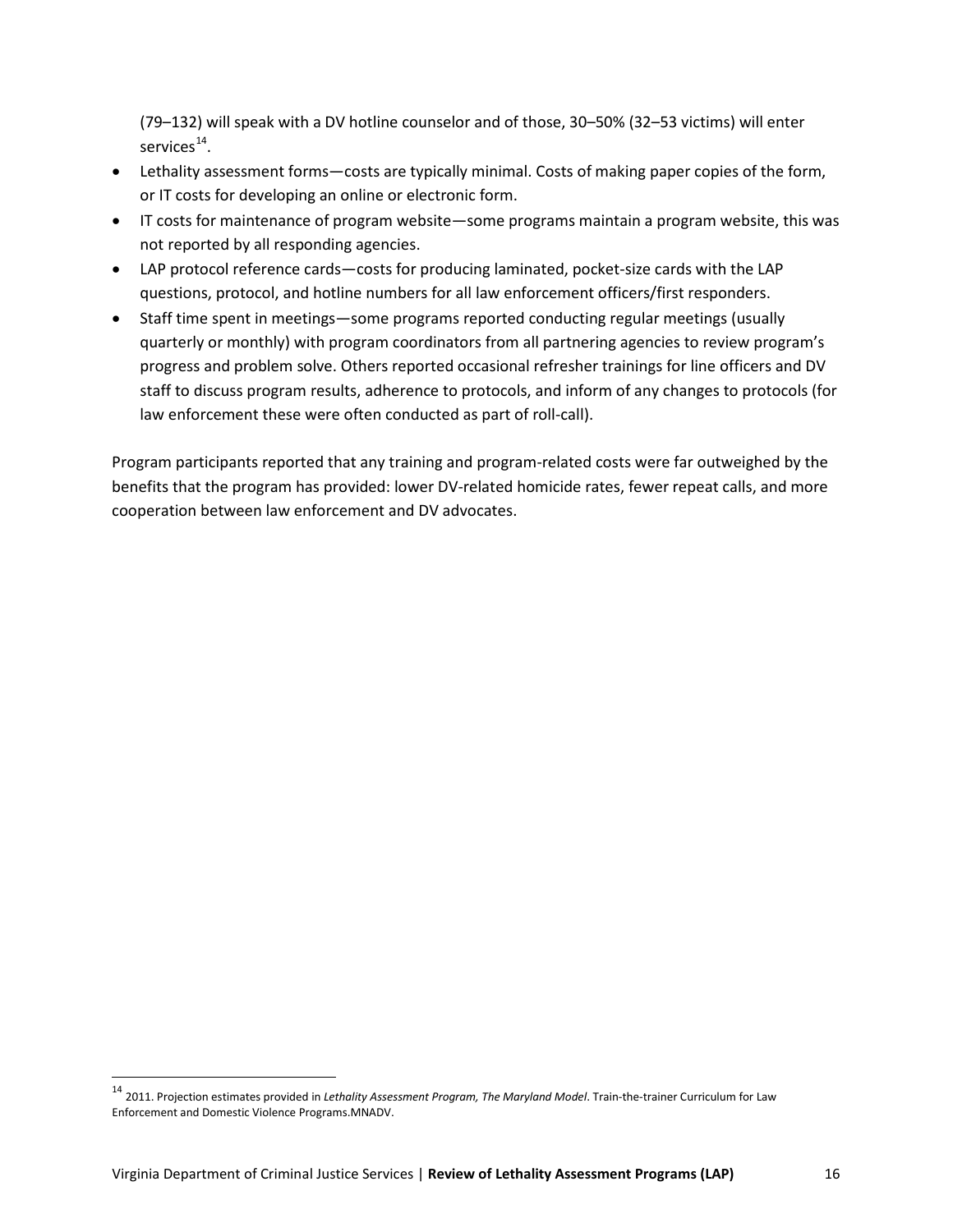### Recommended first steps to implementing a LAP within existing or with minimal resources

The programs that responded to our questions were very forthcoming in offering advice based on their experiences with the lethality assessment program. First and foremost, it is critical that a program has the full support of each partnering agency's leadership.

#### *Buy-in*

- Work with the state's Chiefs of Police Association/Sheriff's Association and explain the program. Determine who might be the fast adopters and ask them to sign up to begin the program in their law enforcement agencies. Find out what their relationship is with their local DV advocacy agency.
- Meet with the state-level DV Coalitions to explain the program and the advocate's role in the LAP intervention. Gain their support for the program and discuss which local/regional programs could handle the additional workload (basically handle 24/7 hotline commitment) and possible increases in service provision.
- Gain the support from the administrators and first line supervisors in the partnering law enforcement agencies. Be sure everyone understands that LAP is simple and easy to use, takes little time on behalf of the officer and the potential benefit for the victim is *immeasurable*.

#### *Training*

- Training for this program is necessary due to its specific protocols, but is not excessive in cost or time commitments. Some communities have paid for the initial Train-the-trainer training with grant funds. Funding for training could be sought from federal sources or sponsors (health care companies, hospitals, women's advocacy groups, corporations).
- Enlist the Attorney General's Office in the effort. It may have funds to help provide training, technical assistance and consultation for law enforcement agencies, DV/crisis centers and prosecutor's offices to ensure consistent use of the LAP statewide and to expand the LAP to other professionals who have direct contact with victims of domestic violence.

#### *Pre-implementation*

- Draft MOUs/SOPs for all partner agencies (especially law enforcement and DV advocacy agencies) so that each partner knows what its roles and responsibilities are. This will reduce the chance of future misunderstandings between these agencies.
- Have the police chiefs/sheriffs of each partnering law enforcement agency issue a Chief's Directive/General Order to their departments prior to program implementation.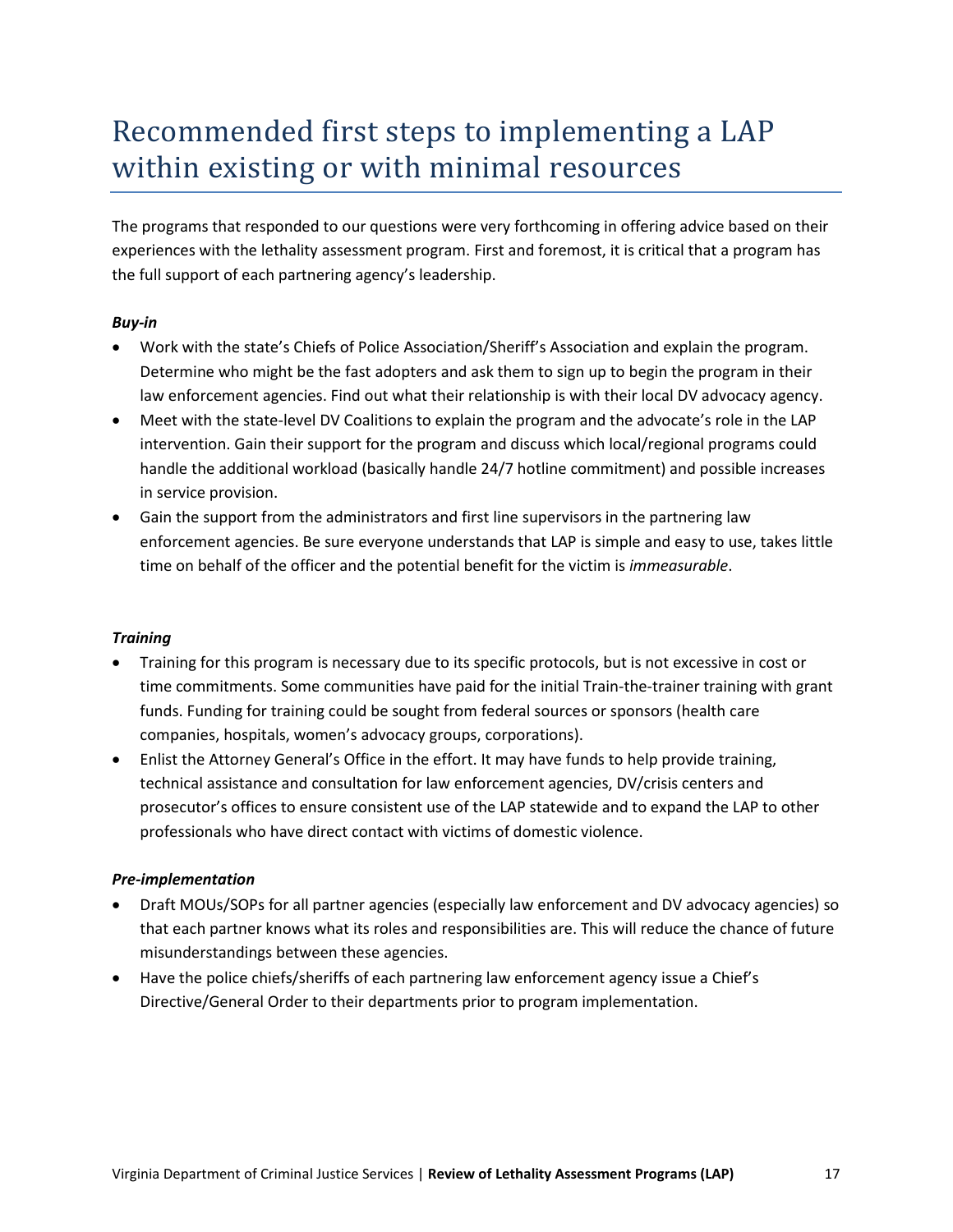#### *Implementation*

- Cell phones are necessary equipment for officers to follow LAP protocol. If line officers are not issued department cell phones and supervisors are, it is suggested that supervisors go to the scene to assist. (Officers generally do not like using their personal cell phones for official duties.)
- In the case of a statewide program, it is helpful to have a state-level authority that can ensure proper and consistent implementation, address any issues, and provide oversight and program monitoring.
- Occasional refresher trainings help keep officers and advocates on point regarding the LAP protocol. Updates on the program's efforts (number of screens conducted, number of victims who talk with DV counselor, number of victims that enter services, changes in DV-related deaths and serious injuries) help remind everyone of why this program is important.
- If there is not full buy-in by either the police department or DV agency, it is better to not include them in the initial implementation of the program so as not to compromise the credibility of the program. Some agencies may want to say they have the program but may really not be invested in the protocol. It is better to move forward without them and have them join in when they are ready to fully invest.

#### *Possible Next Step*

If LAP is eventually implemented and running well in a locality, the next step is to look at adopting the High Risk Team (HRT) Model developed by The Jeanne Geiger Crisis Center in Newburyport, MA. The HRT model includes representatives from victim services, probation, law enforcement, prosecutor's offices, batterer intervention programs and local hospitals. HRT uses lethality assessment screens and danger assessment screens to assess the victims at greatest risk and develops individual intervention plans/safety plans for that victim. The victim enters DV services and the batterer/offender is closely monitored in an effort to contain the offender using pretrial conditions, jail, etc. This program helps to keep victim *in their community* (not in a shelter) and *instead* contains the offender.

#### **FINAL NOTES: CURRENT CONDITIONS IN VIRGINIA**

- Norfolk has demonstrated that a Virginia locality, with cooperative and committed partnering agencies, can successfully implement and maintain an effective lethality assessment program.
- Existing domestic violence and victim services resources in Virginia are minimal. None of the current related programs and services could afford to have their resources diverted to start a new program and still maintain the level of services that are currently provided.
- The Fiscal Impact Statement completed in response to SB1061 during the 2013 General Assembly session noted "According to MNADV, the recruiting of domestic violence programs and law enforcement agencies to participate in a LAP is labor intensive and the ongoing monitoring is even more difficult and labor intensive. In the case of the State of Maryland, the (statewide) rollout of the program took seven years to complete. DCJS estimates that 2 additional positions are necessary to implement Virginia's LAP." *(A copy of the FIS is attached to this report.)*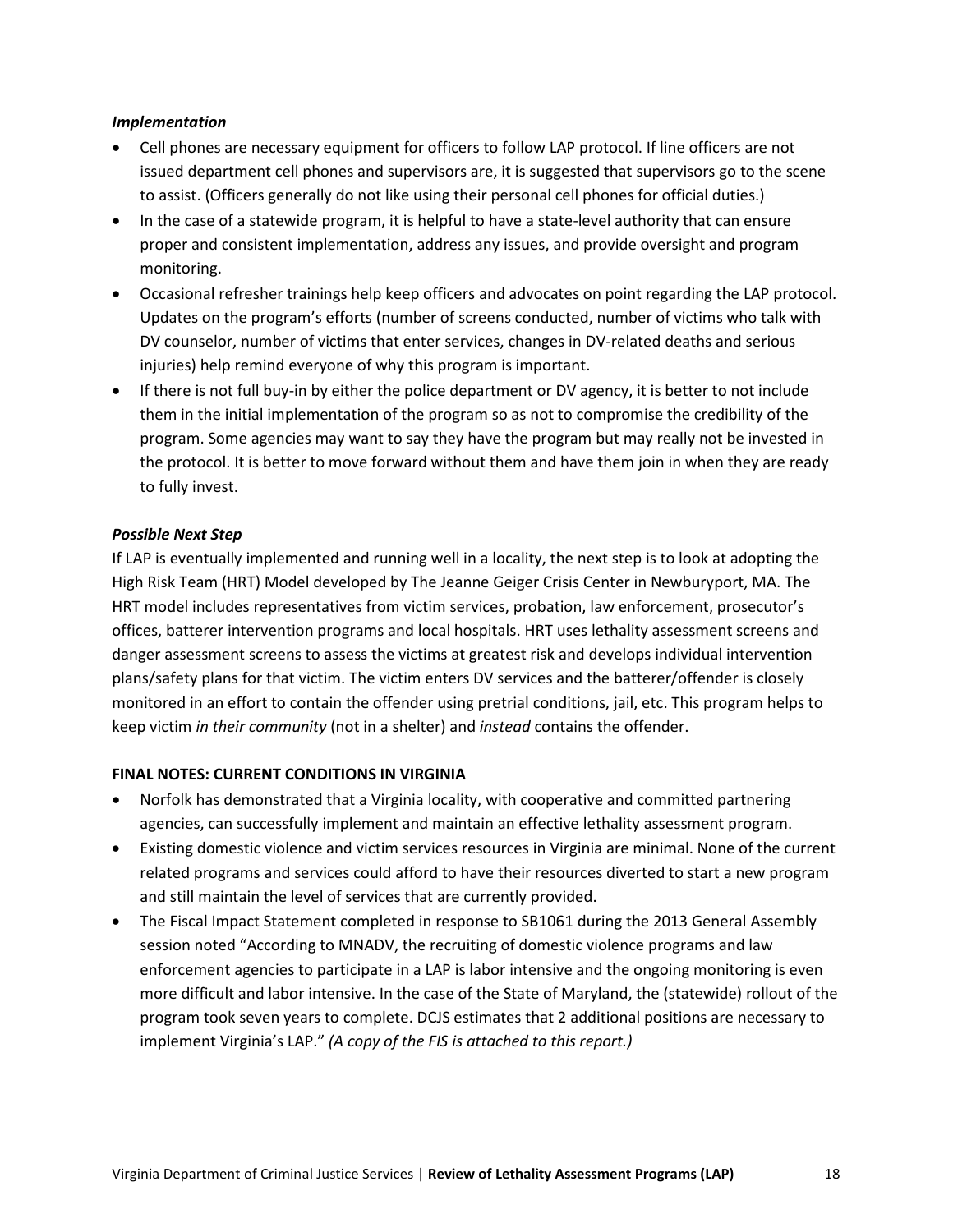• It has been suggested that any efforts that encourage law enforcement and domestic violence agencies to establish lethality assessment programs include campus police departments to help with the issue of dating violence on campus.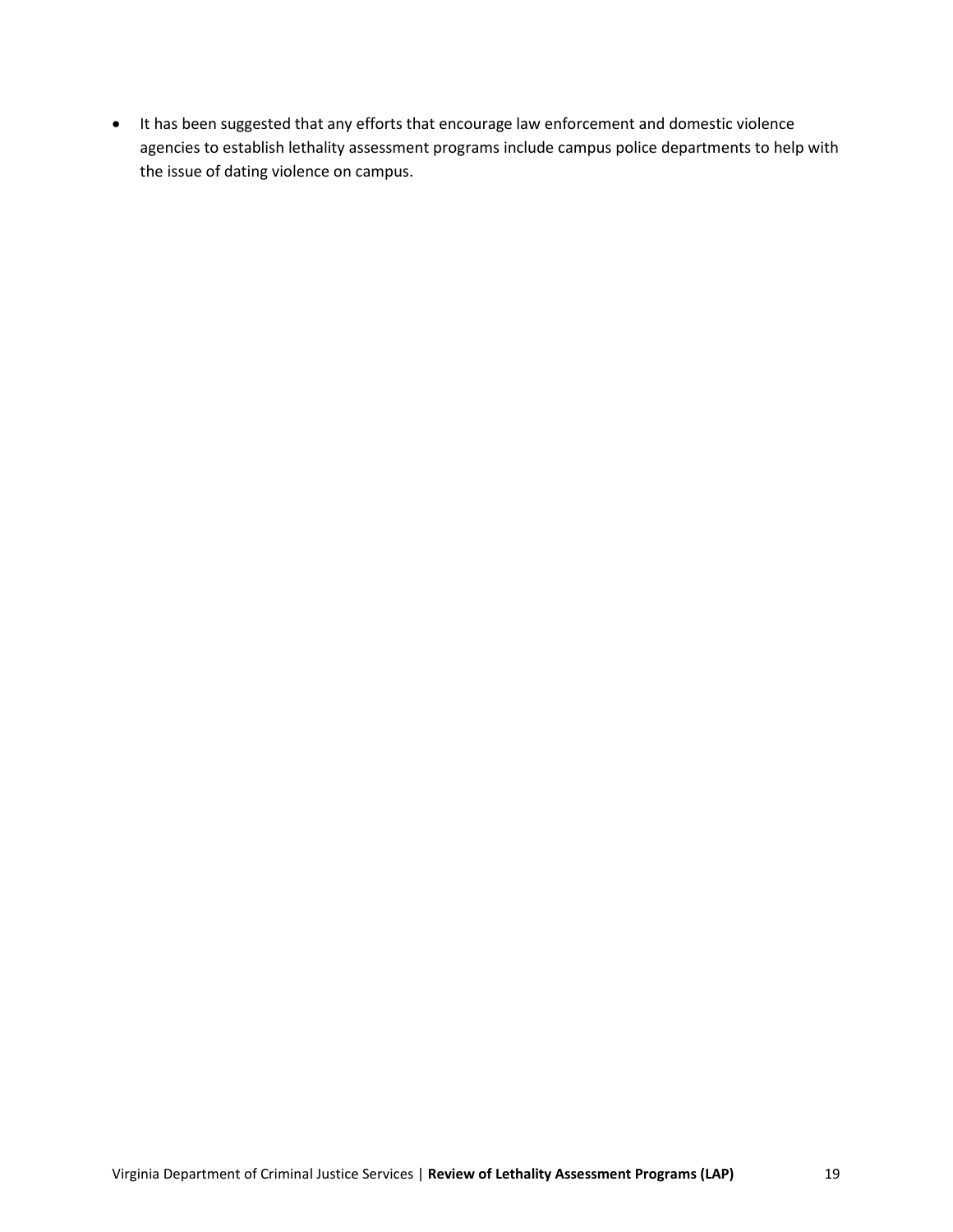### **ATTACHMENTS**

- Questions used in the Domestic Violence Lethality Screen for First Responders
- **Protocol reference card**
- **2013 Fiscal Impact Statement for HB 1061**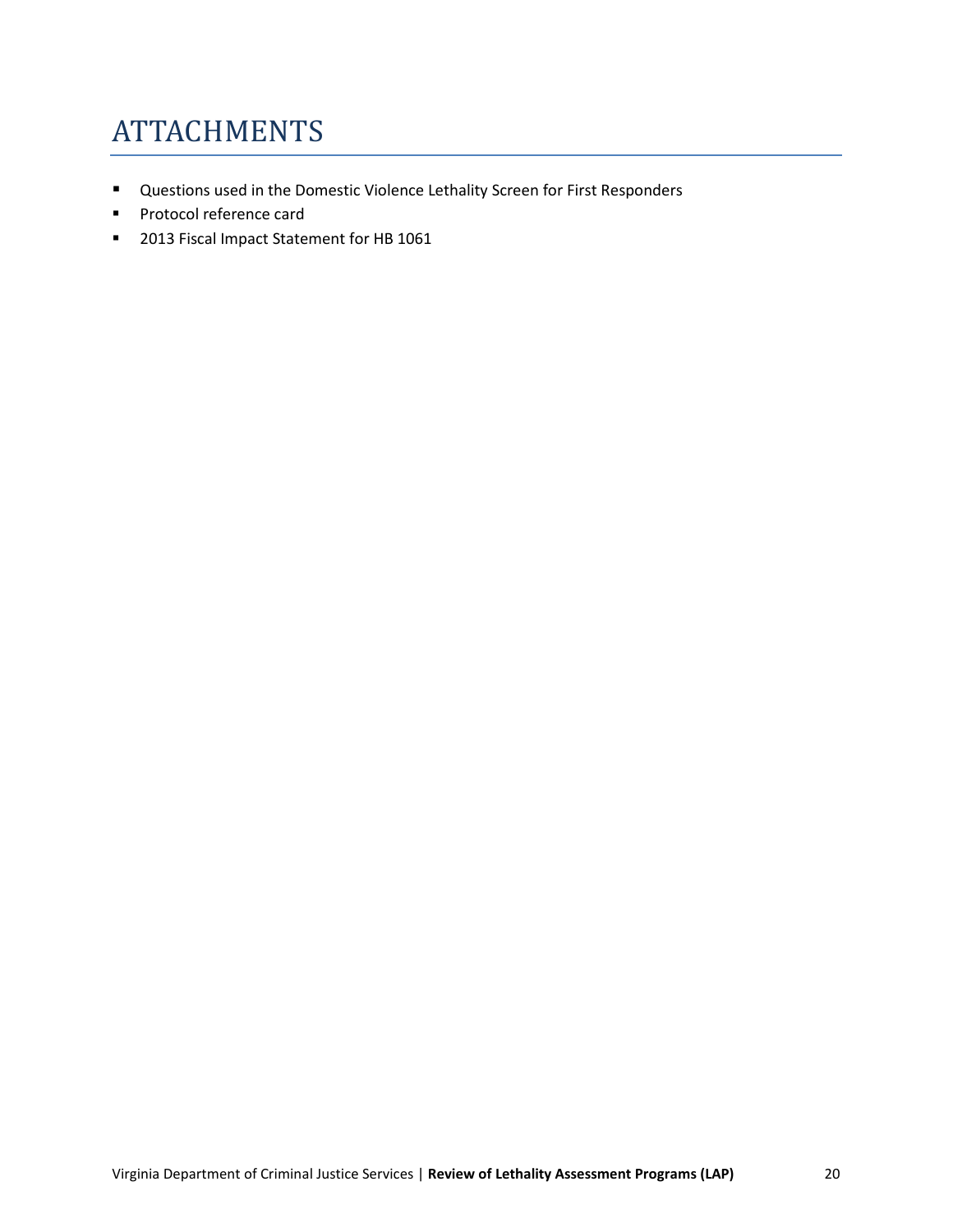#### **Questions used in the Domestic Violence Lethality Screen for First Responders**

*This screen is not to be used by any law enforcement agencies or other first responders unless trained in the proper use of the Lethality Assessment Program protocol.* 

#### *A "yes" response to any of Questions 1–3 automatically triggers the protocol referral.*

- 1. Has he/she ever used a weapon against you or threatened you with a weapon?
- 2. Has he/she threatened to kill you or your children?
- 3. Do you think he/she might try to kill you?

#### *Negative responses to Questions 1–3, but positive responses to at least four of Questions 4–11, trigger the protocol referral.*

- 4. Does he/she have a gun or can he get one easily?
- 5. Has he/she ever tried to choke you?
- 6. Is he/she violently or constantly jealous or does he/she control most of your daily activities?
- 7. Have you left him/her or separated after living together or being married?
- 8. Is he/she unemployed?
- 9. Has he/she tried to kill himself?
- 10. Do you have a child that he/she knows is not his/hers?
- 11. Does he/she follow or spy on you or leave threatening messages?

#### *An officer may trigger the protocol referral if not already triggered above, as a result of the victim's response to the below question, or whenever the officer believes the victim is in a potentially lethal situation.*

Is there anything else that worries you about your safety? (If "yes") What worries you?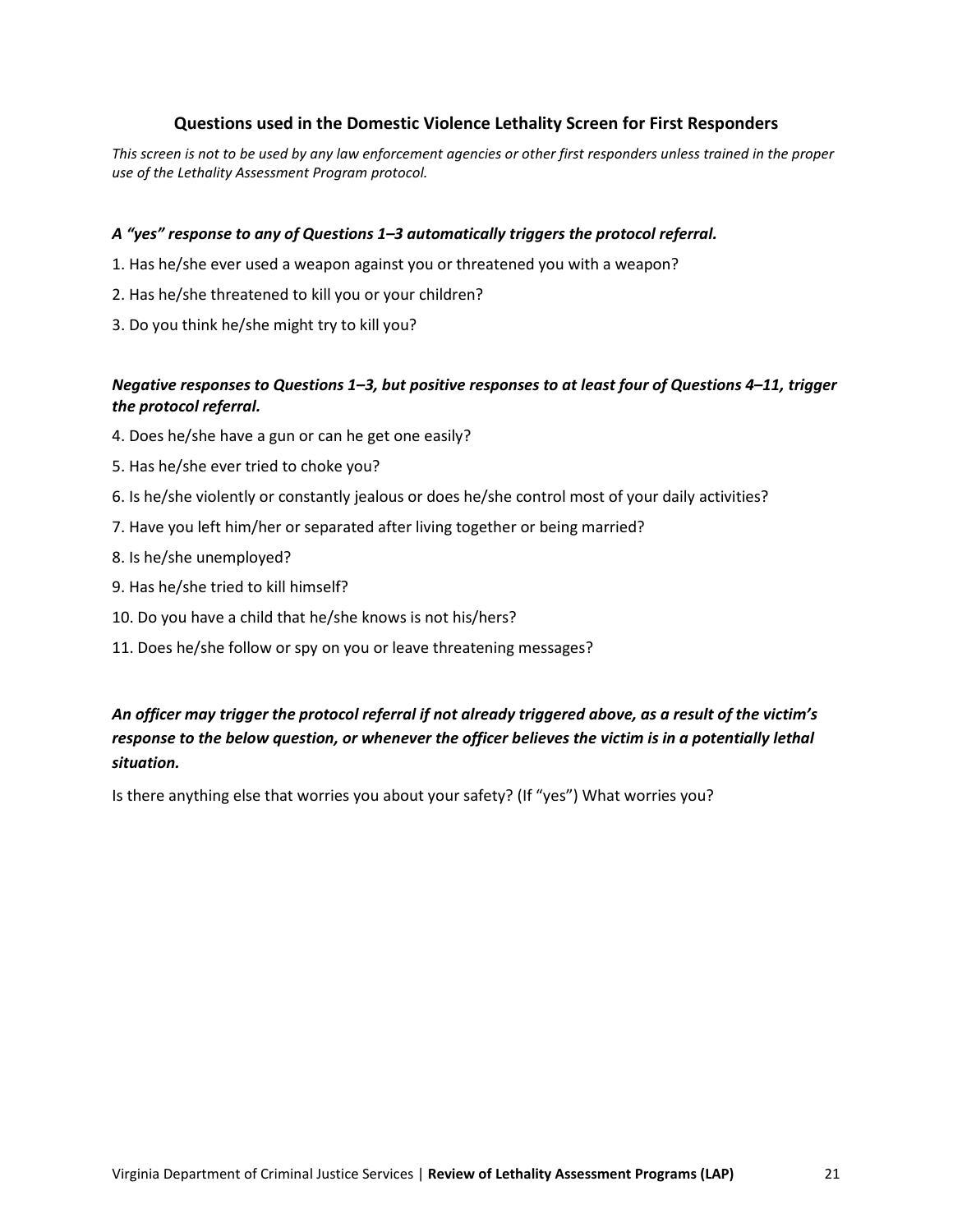#### **Protocol Reference Card**



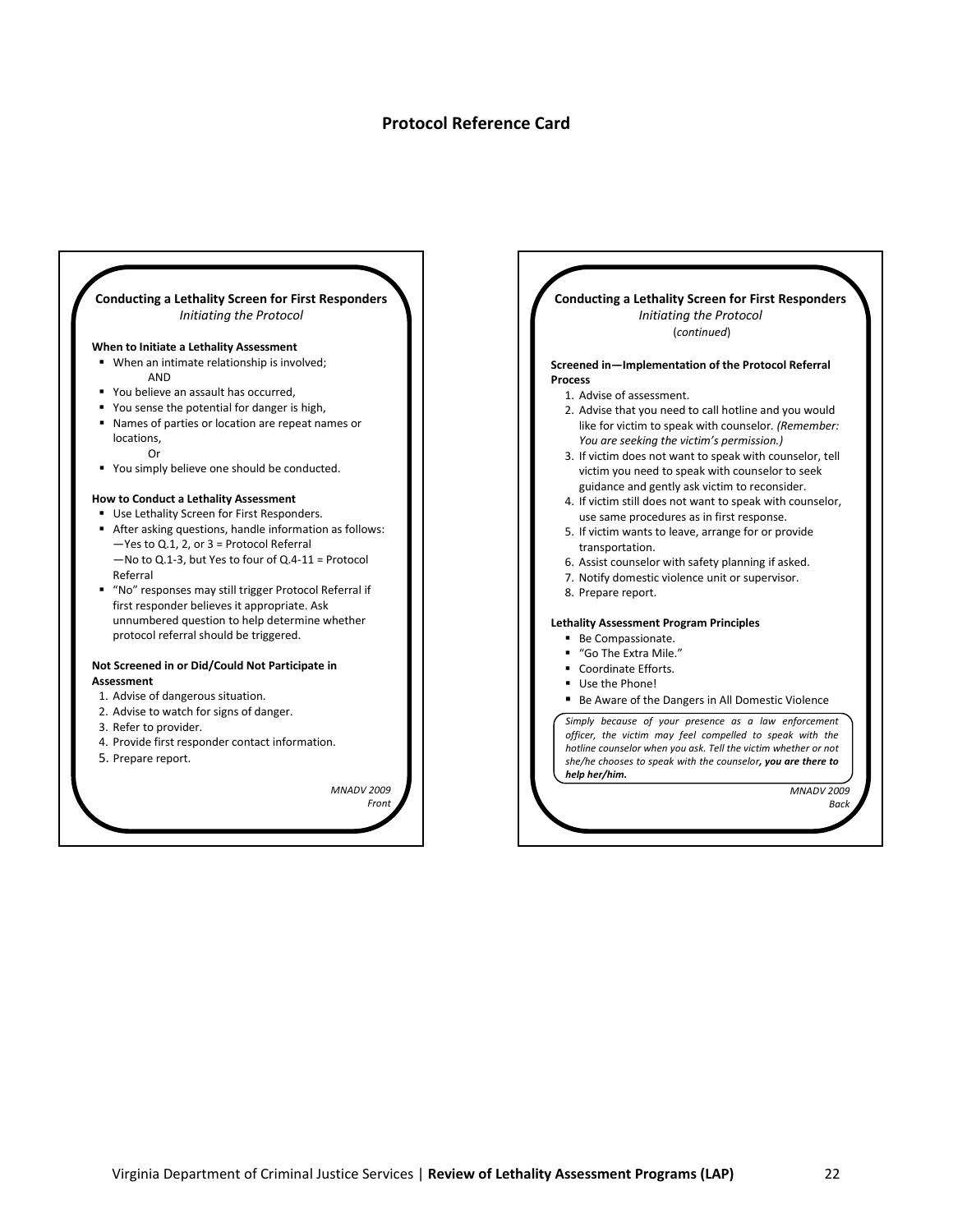#### **2013 Fiscal Impact Statement for HB 1061**

#### **Department of Planning and Budget 2013 Fiscal Impact Statement**

| 1. Bill Number: SB1061 |                                       |            |                 |  |
|------------------------|---------------------------------------|------------|-----------------|--|
| <b>House of Origin</b> | $\boxtimes$ Introduced                | Substitute | Engrossed       |  |
| <b>Second House</b>    | $\Box$ In Committee $\Box$ Substitute |            | $\Box$ Enrolled |  |

- 2. Patron: Herring
- 3. Committee: Senate Committee for Courts of Justice
- 4. Title: Lethality assessments; Virginia Sexual and Domestic Violence Victim Fund.
- 5. Summary: Requires the Department of Criminal Justice Services to establish a lethality assessment program for first responders and to adopt guidelines to make the resources of the Fund available to law enforcement authorities or appropriate programs to implement an evidence based lethality assessment program.
- 6. Budget Amendment Necessary: Yes, Item 393
- 7. Fiscal Impact Estimates: Preliminary (see Item 8)
	- 7a. Expenditure Impact:

| <b>Fiscal Year</b> | <b>Dollars</b> | <b>Positions</b> | Fund             |
|--------------------|----------------|------------------|------------------|
| 2014               | \$203,606      |                  | Non General Fund |
| 2015               | \$206,918      |                  | Non General Fund |
| 2016               | \$206,918      |                  | Non General Fund |
| 2017               | \$211,056      |                  | Non General Fund |
| 2018               | \$211,056      |                  | Non General Fund |

8. Fiscal Implications: The Lethality Assessment Program (LAP) is designed to identify victims of domestic violence who are at risk of being seriously injured or killed by their intimate partners and immediately connects them to the domestic violence service provider in their area. The LAP is a two-pronged intervention process that features a research-based lethality screening tool and an accompanying referral protocol that provides direction for officers on how to initiate appropriate action based on the results of the screening process. The process begins when an officer arrives at the scene of a domestic violence call.

This fiscal impact statement was prepared with assistance from the Maryland Network Against Domestic Violence (MNADV). MNADV is the organizer of the nationally recognized Maryland Lethality Assessment Program. They provide training and technical support to other organizations and states seeking to implement such a program. According to MNADV, the recruiting of domestic violence programs and law enforcement agencies to participate in a LAP is labor intensive and the ongoing monitoring is even more difficult and